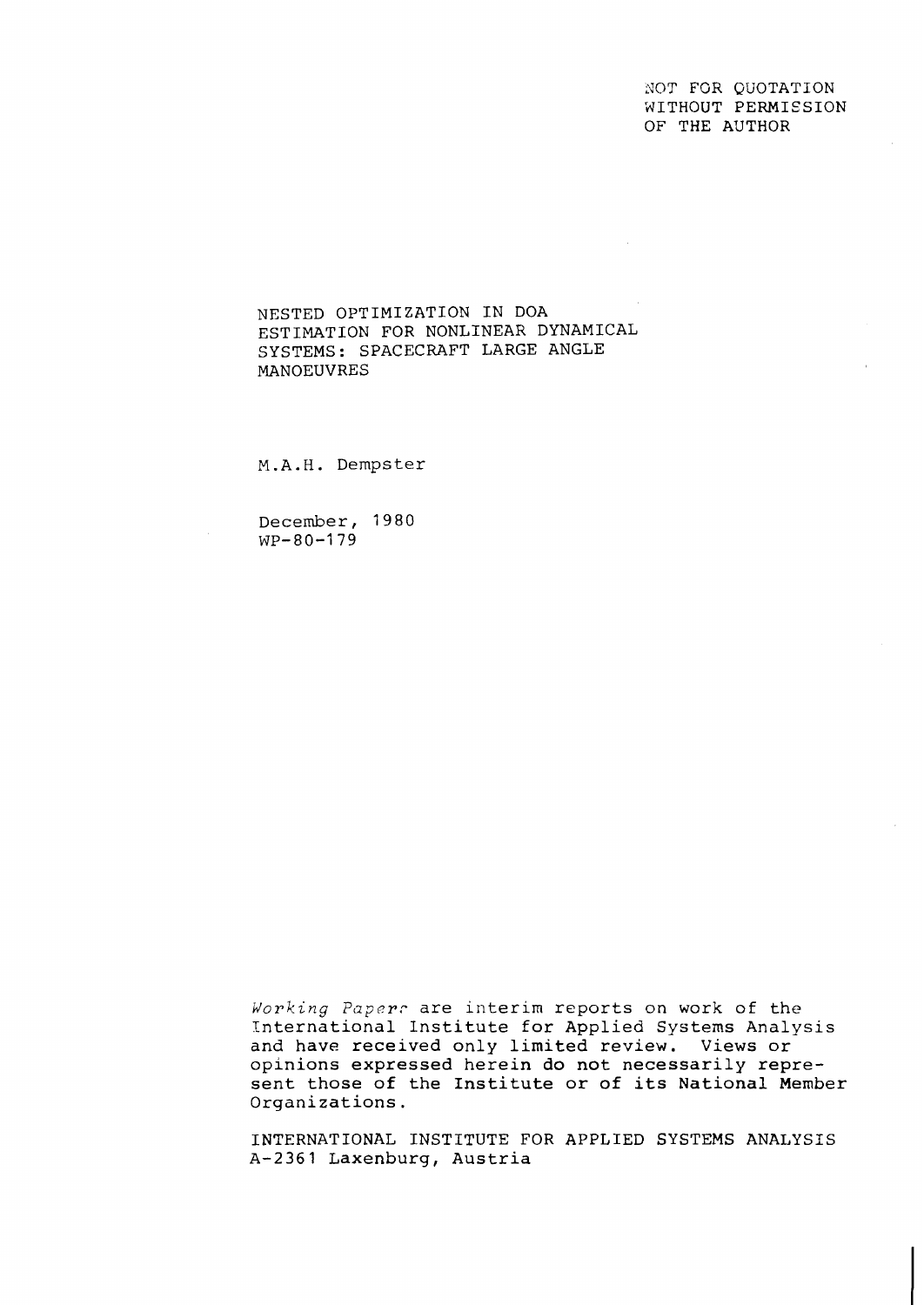Based on a paper presented at the Second Symposium on Mathematical Programming With Data Perturbations, Washington, D.C., 1-2 May, 1980. To be published in the Symposium Proceedings, A.V. Fiacco, ed., Lecture Notes in Pure and Applied Mathematics, Marcel Dekker, New York and Basel.

 $\sim$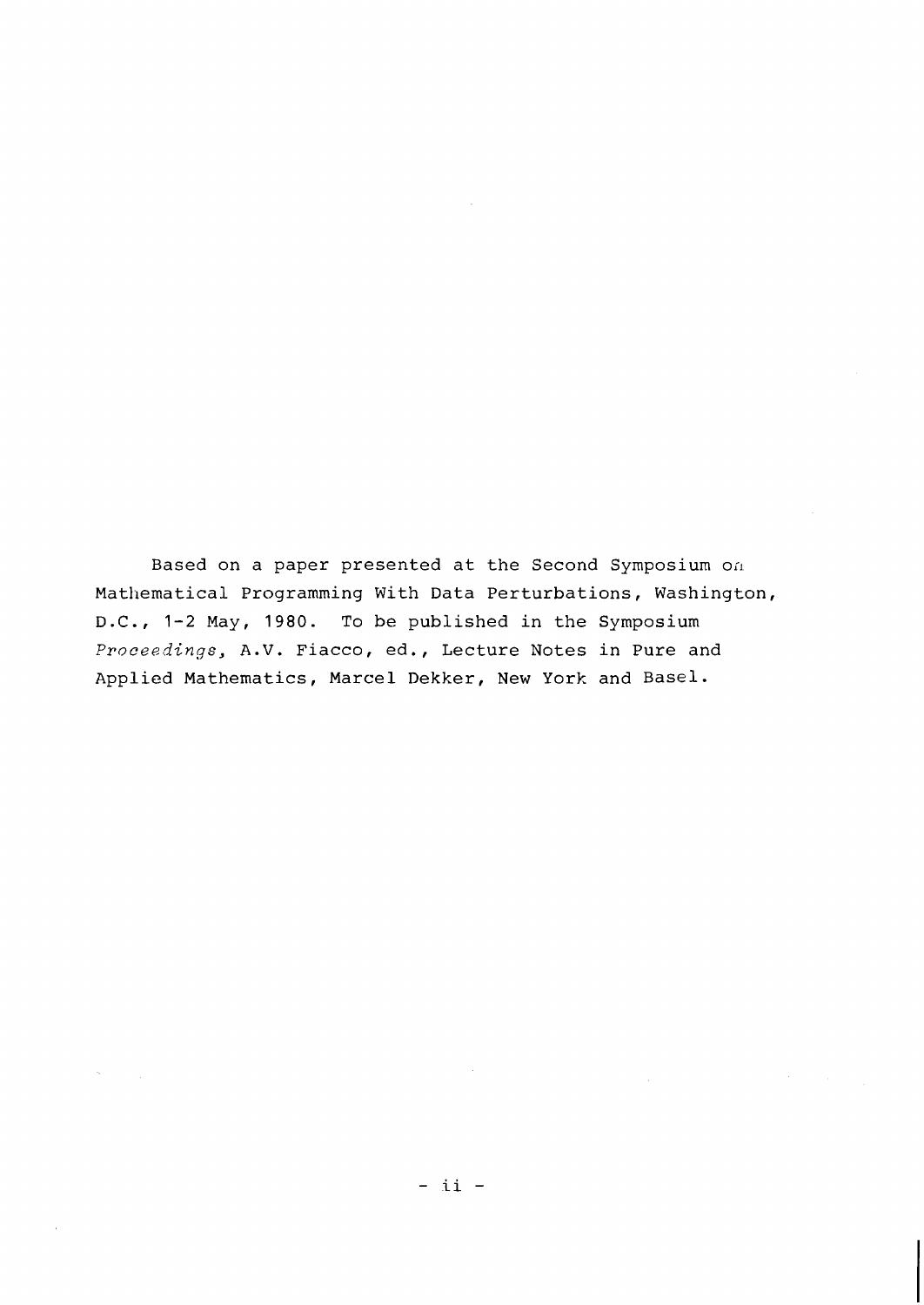### ABSTRACT

This paper discusses the formulation and numerical development of an algorithm for the estimation of the domain of attraction of a general nonlinear autonomous dynamical system. The method is based on stability analysis using Lyapunov's direct method with quadratic Lyapunov functions. It requires the nesting of an unconstrained and a constrained optimization problem--both highly nonlinear. The Powell '64 conjugate direction algorithm and the BFGS quasi-Newton algorithm may be used as alternatives at the outer loop, while the recent Powell-Han projected Lagrangean algorithm is used for the inner loop nonlinear programme. Difficulties intrinsic to the Powell-Han algorithm, in obtaining global constrained minima and in providing sensitivity analysis of the inner loop problem in order to use BFGS at the outer loop are discussed in the context of stable control of large angle manoeuvres for astronomical satellites.

Keywords: Dynamical systems, nested optimization, sensitivity analysis of nonlinear programming, Lyapunov's direct method, satellite large angle manoeuvres, stability analysis, unconstrained optimization.

 $-$  iii  $-$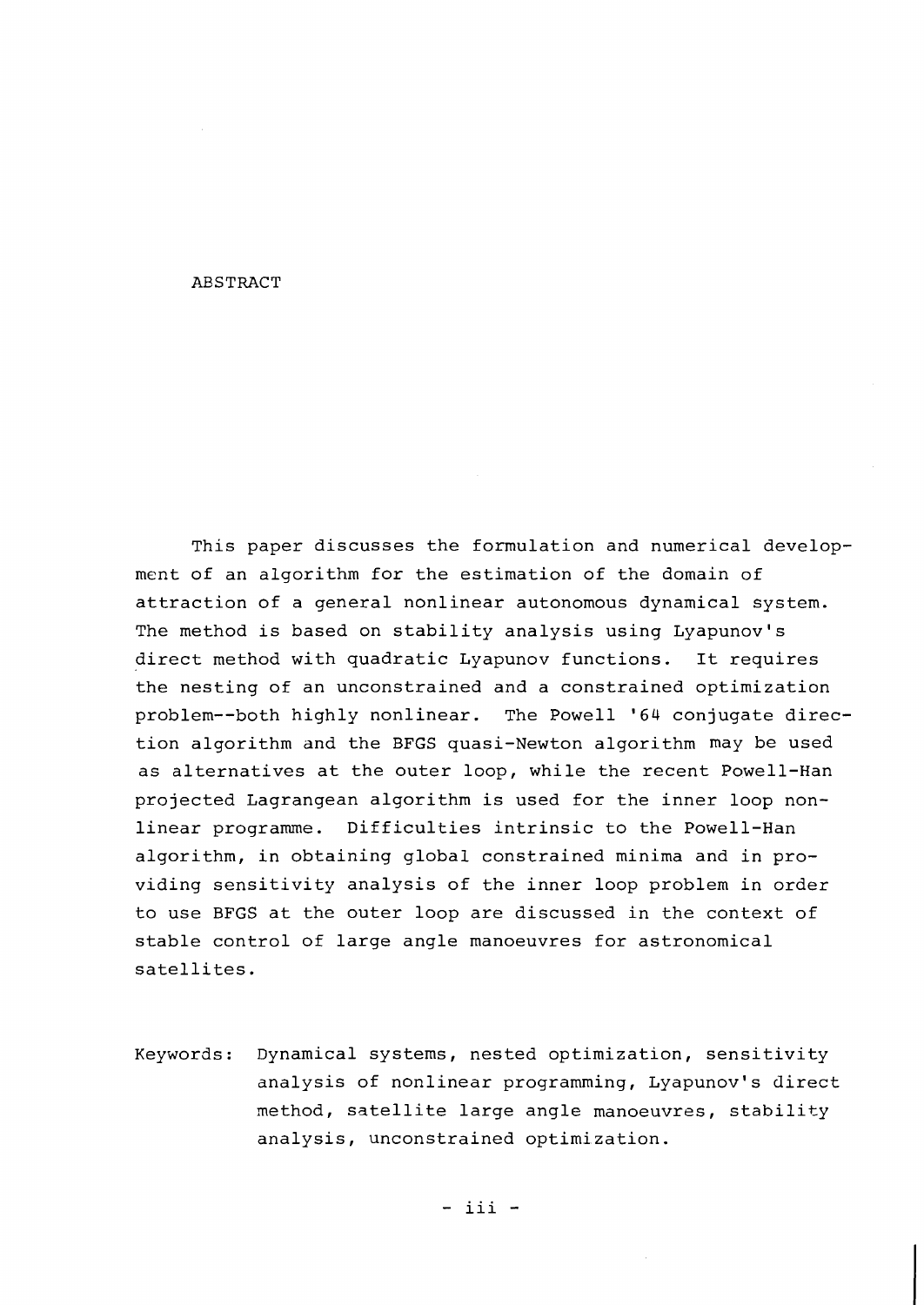# **CONTENTS**

# **ABSTRACT**

 $\label{eq:2} \frac{1}{\sqrt{2}}\sum_{i=1}^{n-1}\frac{1}{\sqrt{2}}\sum_{i=1}^{n-1}\frac{1}{\sqrt{2}}\sum_{i=1}^{n-1}\frac{1}{\sqrt{2}}\sum_{i=1}^{n-1}\frac{1}{\sqrt{2}}\sum_{i=1}^{n-1}\frac{1}{\sqrt{2}}\sum_{i=1}^{n-1}\frac{1}{\sqrt{2}}\sum_{i=1}^{n-1}\frac{1}{\sqrt{2}}\sum_{i=1}^{n-1}\frac{1}{\sqrt{2}}\sum_{i=1}^{n-1}\frac{1}{\sqrt{2}}\sum_{i=1}^{n-1}\frac{$ 

| 1.    | INTRODUCTION                                                  |    |
|-------|---------------------------------------------------------------|----|
| $2$ . | STABILITY OF DYNAMICAL SYSTEMS                                | 3  |
| 3.    | THE DOMAIN OF ATTRACTION ESTIMATION ALGORITHM                 | 5  |
| 4.    | THE DOMATT SYSTEM AND NUMERICAL EXPERIMENTS                   | 11 |
| 5.    | AEROSPACE APPLICATION TO SPACECRAFT LARGE ANGLE MANOUEVRES 18 |    |
| 6.    | CONCLUSIONS AND DIRECTIONS FOR ALGORITHM DEVELOPMENT          | 28 |
| 7.    | ACKNOWLEDGEMENTS                                              | 34 |
|       | <b>REFERENCES</b>                                             | 35 |

 $\mathbf{i}$  $\frac{1}{3}$ 

 $\sim 10^{-10}$ 

 $\sim 100$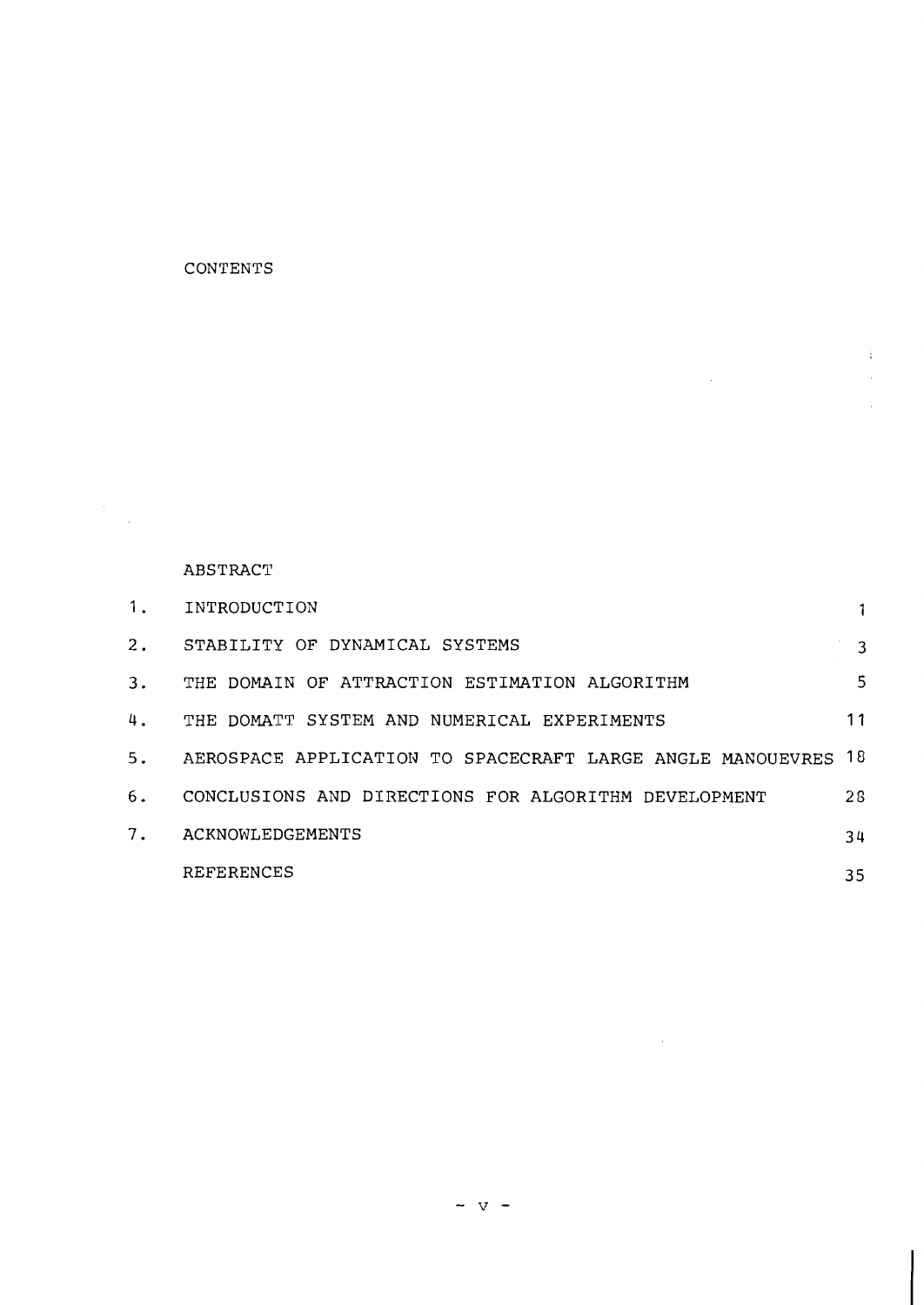## 1. INTRODUCTION

This paper investigates the feasibility of the Lyapunov function approach to stability analysis of a (possibly controlled) dynamical system through the development of suitable software to estimate the domain of attraction *(DOA)* of the (target) equilibrium point of the system. It describes the theoretical and computational development of a technique for assessing the stability behavior of two satellite attitude control schemes, based on Lyapunov's second or direct method. This approach is a generalization of "energy" sink ideas involving "energy-like" functions and their time rate of change along motions of the system under investigation. In qualitative terms, system stability is assured if the total "energy" decreases as the system motion evolves in time (cf. Lasalle & Lefschetz, 1961; Rouche et al, 1977).

In order to make this paper self-contained the concepts necessary for an understanding of the stability analysis technique developed are outlined briefly in the next two sections of the paper.

 $1 -$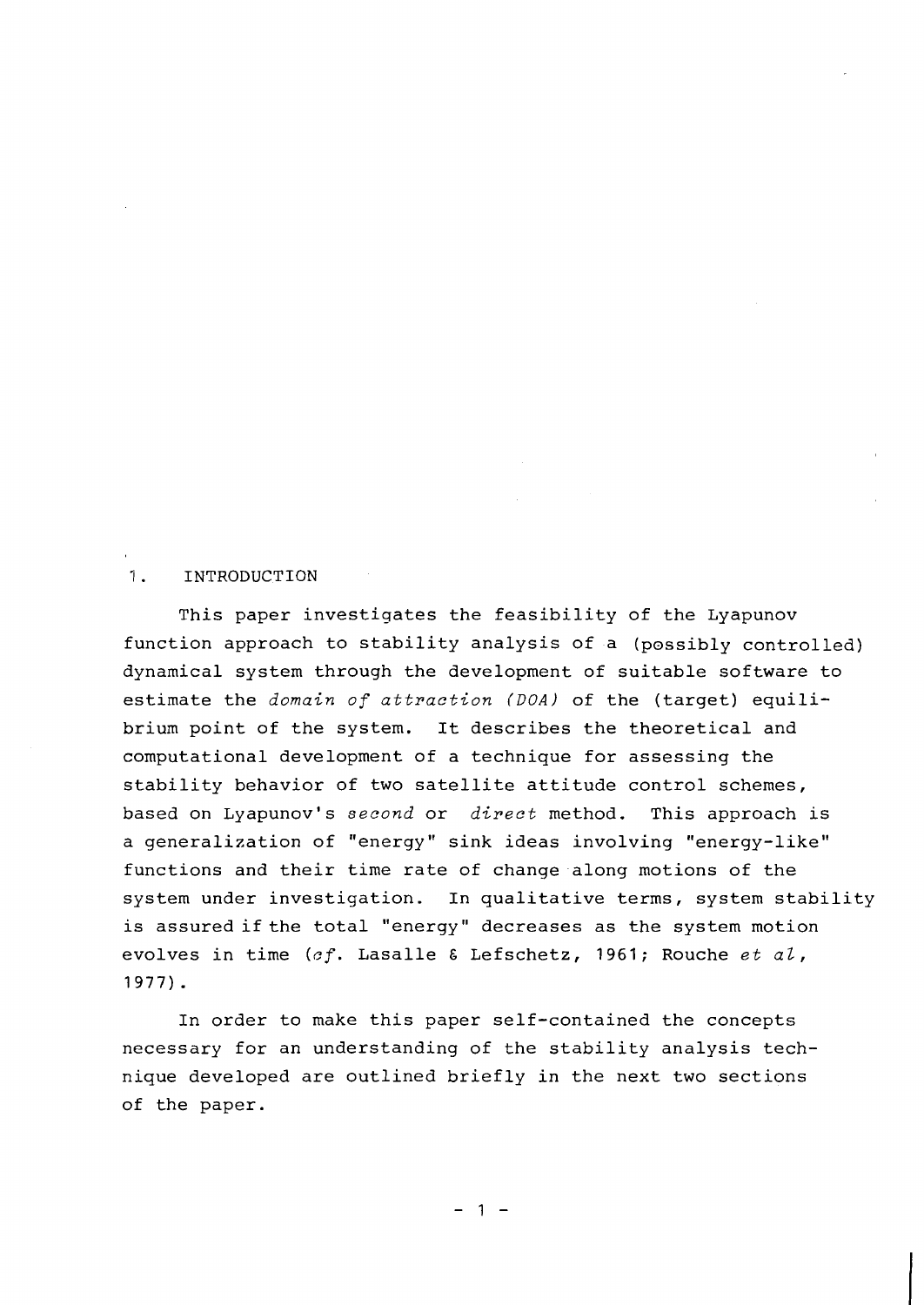The practical implementation of the technique for the stability analysis of engineering,economic and public policy control systems requires the solution of two sets of optimization problems: an inner-loop constrained problem and an outerloop unconstrained problem. The complex nonlinear nature of the problems involved requires that the algorithms for finding the optima be carefully selected. The performance of the three methods chosen were first carefully tested on an experimental design of appropriate test problems (see Dempster *et al*, **1979).** *A* sinilar design of dynamical system test problems was used for preliminary evaluation of the overall Lyapunov stability technique developed. It will be discussed in Section 4.

A computer system--DOMATT--which involves the selected optimization procedures and implements the stability evaluation technique was developed and applied to the test dynamical systems. It will be described briefly in Section 4 along with the numerical experiments performed with it. Section 5 describes the preliminaryapplication of the stability analysis technique developed to two spacecraft large angle attitude control systems designed in the study on which this paper partially reports. In the study digital simulations of various large angle slew manoeuvres were first performed to check the specification and stability behaviour of the attitude control systems analyzed (cf. Dempster *et aZ,* **1979;** Dempster, **1980).** 

Utilization of the latest optimization techniques makes the Lyapunov function approach to stability analysis of general realistic models of satellite large angle manoeuvre--and other complex--control systems potentially feasible for the first tine. Sources of difficulties experienced with the Powell-Ran inner loop optimization technique--recently independently encountered by other researchers--are precisely identified in Section 4 and 5. Directions to overcome these and other difficulties in order to establish definitely the usefulness of the method in applications are indicated in Section 6.

 $-2 -$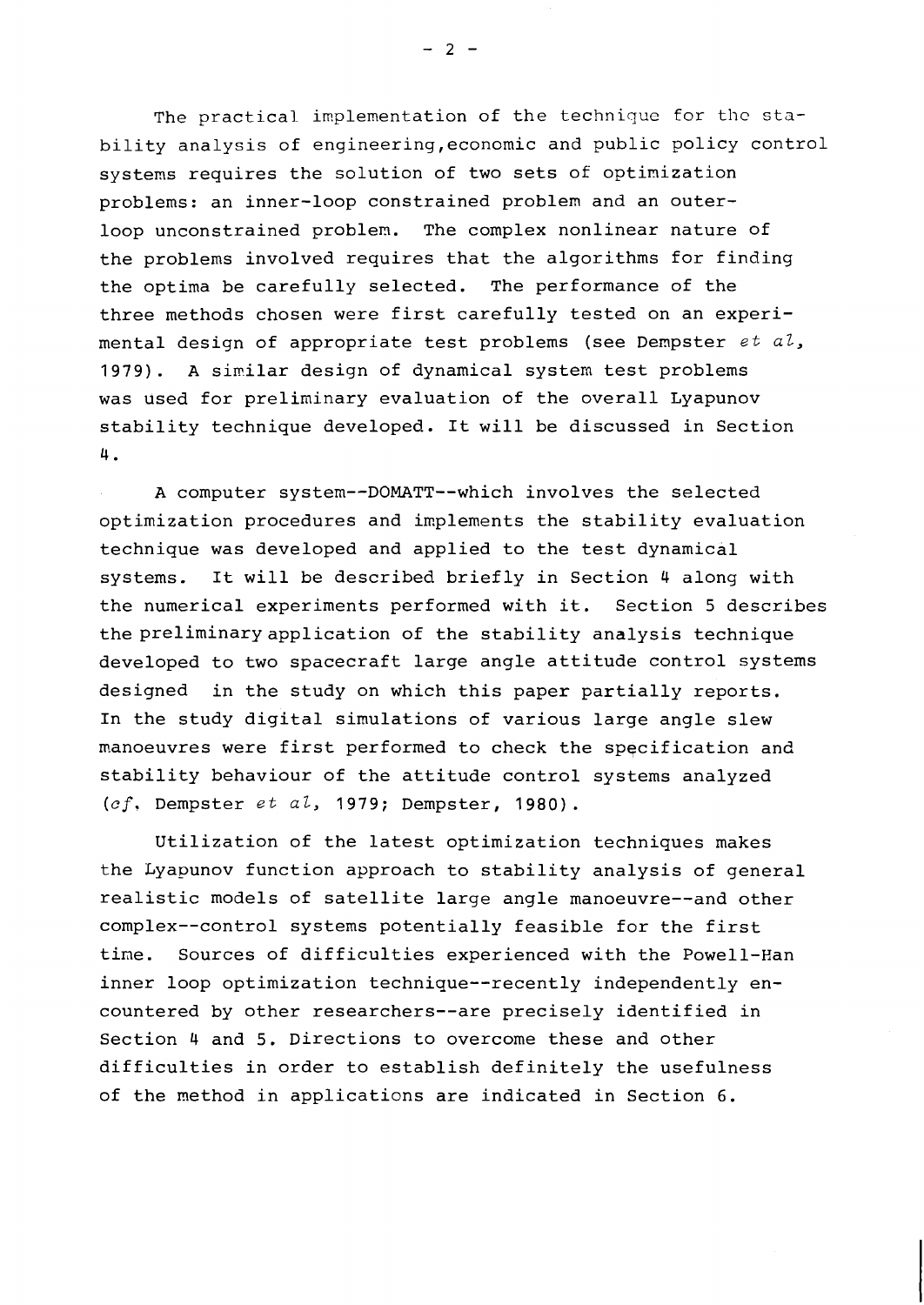In this regard, it should be noted that numerical DOA estimation, as investigated in this paper, currently provides the only hope of *prooj-* of global (asymptotic) stability of satellite large angle attitude control systems. Indeed, cascaded nonlinearities in several dimensions--as incorporatedin the reaction wheel attitude control system--are currently beyond the reach of frequency domain stability analysis techniques. Moreover, simulation studies can *never* establish stability properties beyond doubt -- even at immense computational cost.

## 2. STABILITY OF DYNAMICAL SYSTEMS

Consider the autonomous nonlinear *dynamical system* given by the vector differential equation

$$
\dot{x} = f(x)
$$

where x is an n-vector in the (Euclidean) *state space*  $\mathbb{R}^n$  of the system, f is a continuously differentiable n-vector valued function of an n-vector argument  $(f: \mathbb{R}^n \rightarrow \mathbb{R}^n)$ ,  $f \in C^1$  and dot denotes time derivative.

A state vector x<sub>2</sub> is an *equilibrium point* of the system (1) if, and only if,

$$
(2) \t f(x_{\alpha}) = 0.
$$

Without loss of generality, we may translate the origin of the state space to  $x_{\alpha}$  and take  $x_{\alpha}$ : = 0. (In large angle attitude control system analysis the equilibrium point of interest will be a point of zero body rates and zero attitude errors relative to a prescribed inertial target attitude for the spacecraft.)

The origin **0** of state space is an *asymptotically stable*  equilibrium point of the system (1) with respect to a domain  $\Omega$ in state space if, and only if, for all intitial points  $x(0)$ : =  $x_0$ in  $\Omega$  the corresponding solution trajectories of (1) tend to 0 as t tends to infinity. That is, the system eventually returns to equilibrium from any initital point in the domain  $\Omega$  , which is termed a *region of asymptotic stability* (PAS) of 0 for the systen.

 $-3 -$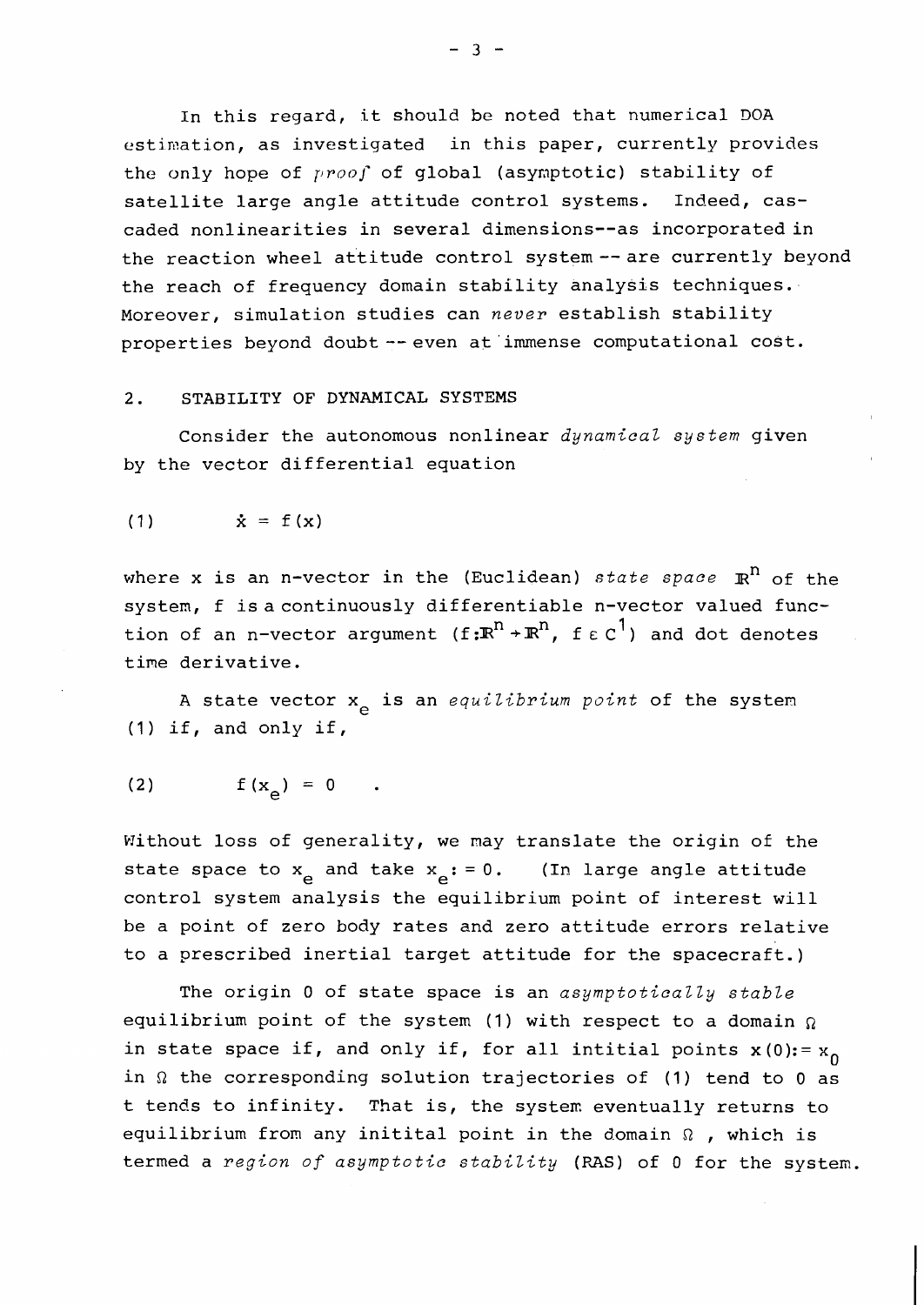The maximal **PAS** of 0 is called the *domain of attraction*  (DOA) of 0 for the system.

In order to apply *Lyapunov's second* or *direct method* to the identification of an **MS** for the system (I) an appropriate definition of an "energy-like" function is needed. A real valued function V defined on a domain  $\Omega$  of state space (V:  $\Omega$  + R) is *positive definite* on  $\Omega$  if, and only if,  $V(x) > 0$  for all nonzero state vectors x in R . Such a function V is *negative definite* if, and only if, -V is positive definite.

The following theorem, due to Lasalle, gives a method for using more closely specified "energy-like" functions to identify regions of asymptotic stability, see Lasalle **E** Lefschetz (1961), Chapter 2, 59.

THEOREM: (Lasalle). Let  $\Omega$  be a domain in  $\mathbb{R}^n$  and let *V be a real valued function of an n-vector argument which*  is continuously differentiable and positive definite. Con*sider the open region* 

$$
(3) \hspace{1cm} \Omega^* = \{x \in \Omega : V(x) < v\}
$$

inside the contour of V at level  $v > 0$ . If  $\Omega^*$  is bounded -i.e. V has closed contours--and the time derivative  $\dot{v}$ , *given by* 

$$
(4) \qquad \dot{V}(x):=\nabla V(x)f(x)
$$

*of V is negative dcfinite on* R\* *except at the origin* 0, *then* 0 *is an asymptotically stable equilibrium point of the dynamical system* **(2)** *and* R\* *is an* RAS *of* 0.

In expression (4) VV(x) denotes the *gradient* of the function V, i.e., the n-row vector of partial derivatives of V given by

 $\nabla V(x)$ : =  $(\partial V(x)/\partial x_1 \dots \partial V(x)/\partial x_n)$ .  $(5)$ 

 $4 -$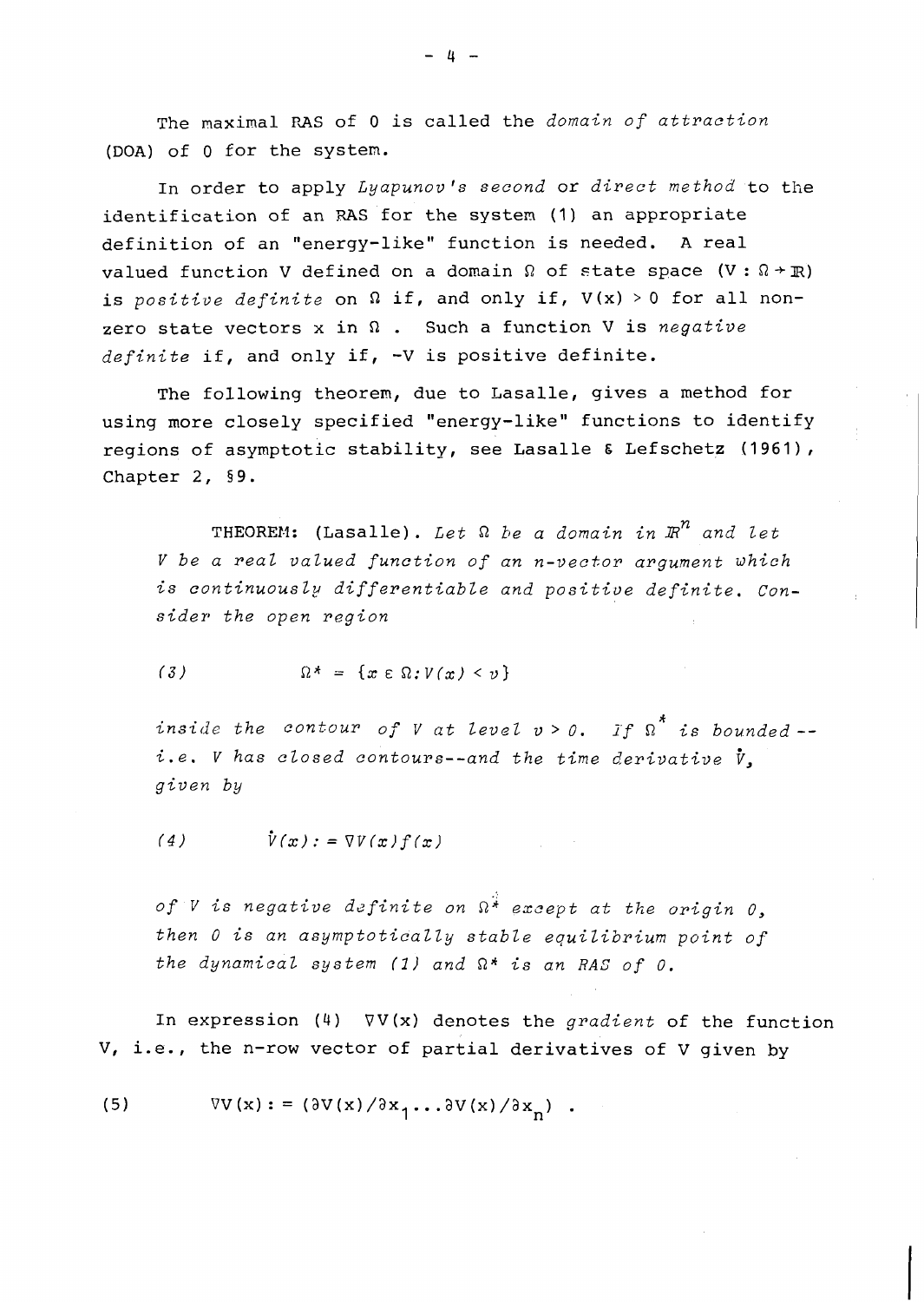

Illustration of the Use of an "Energy-like" Lyapunov Function to Determine an RAS **of** *a Dynamical System Udng LasaZle 's Theorem* 



The function V of Lasalle's theorem is the required "energylike" function; it is called a *Lyapunov function* for the system **(1)** in honour of its creator. The situation is illustrated in Figure 1. Note that a trajectory which begins at a point  $x_0$ inside the RAS decreases the value of V--"energy"--as it converges to the origin, while a trajectory beginning at a point  $x_1$  outside the RAS need not converge.

# **3.** DOMAIN OF ATTRACTION ESTIMATION

If the dynamical system (1) is not *globally (asymptotically) stable,* i.e. stable from an initital position anywhere in the state space, or "stable-in-the-large", Lasalle's theorem implies that there exists a state vector **x** at which  $\dot{V}(x) = \nabla V(x) f(x) > 0$  -that is, the time rat.e of change of "energy" is *increasing.* Since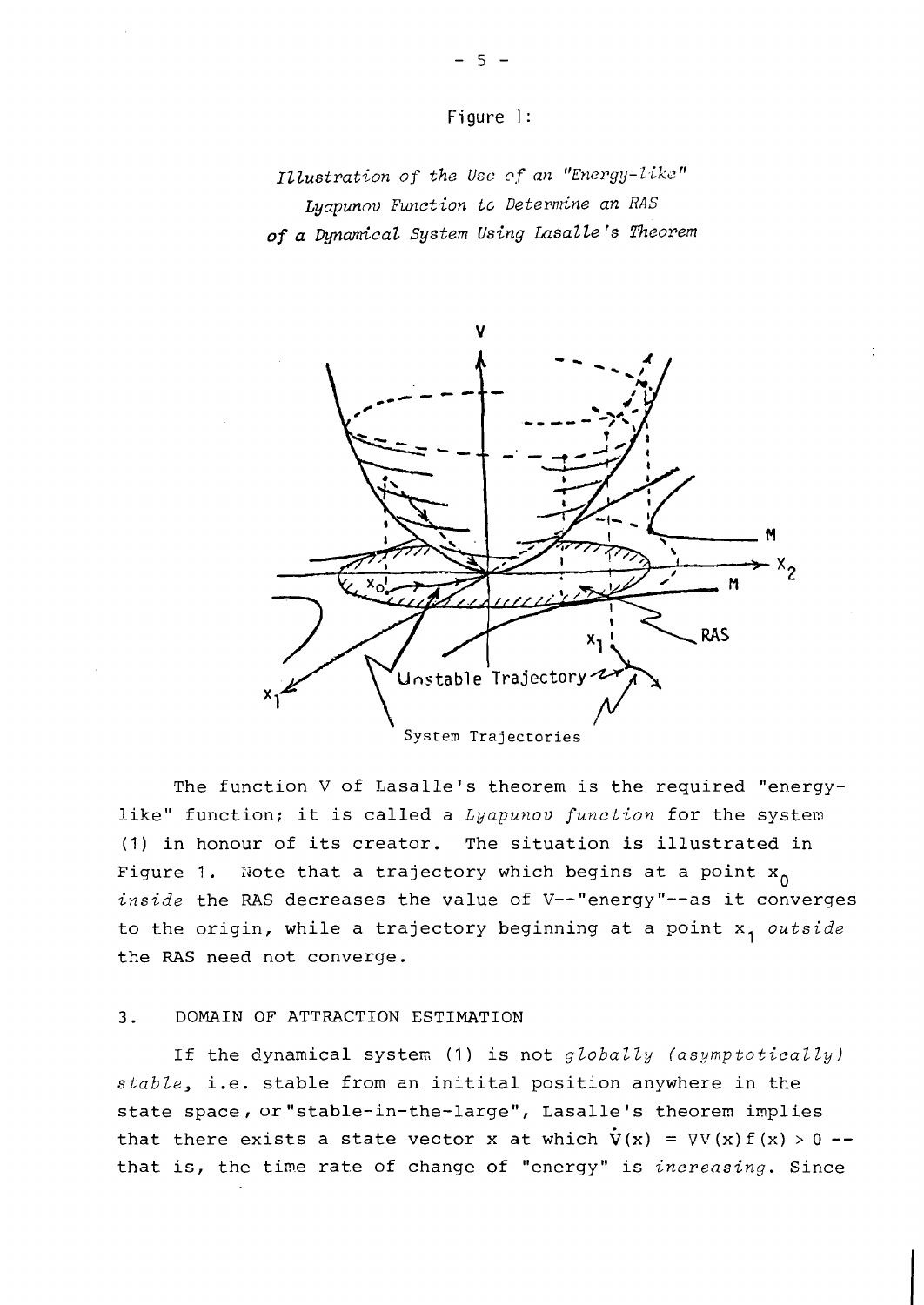the Lyapunov function V is assumed continuously differentiable, it follows that there must exist a nonlinear *manifold* 

(6) 
$$
M: = \{x \in \mathbb{R}^n : \mathring{V}(x) = 0, x \neq 0\}
$$

on which  $\dot{V}$  vanishes. This manifold is in general *multibranched* (see Figure *1)* and it is a practically important open mathematical problem to completely characterize the manifold M. for suitable classes of Lyapunov functions and dynamical systems relevant to aerospace and other applications, *cf.* Shields (1973).

Now it follows from the above that a *maximal* RAS  $\Omega^*$  corresponding to a *specific* Lyapunov function *V* may be generated by isolating the appropriate *Zocal solutionfs)* x\* of the nonlinear programming problem

(7) 
$$
\min_{x} V(x) \quad \text{subject to} \quad \dot{V}(x) = 0 .
$$

Note that since V and  $\dot{V}$  vanish at 0, an equilibrium point of the system, it follows that 0 is a *trivial solution* of (7). Thus we actually seek a solution x\* of the nonlinear programming problem

(8) 
$$
\min_{\mathbf{x}} \mathbf{V}(\mathbf{x}) \quad \text{subject to} \quad \mathbf{V}(\mathbf{x}) = 0, \quad \mathbf{x} \neq 0
$$

or, using (6),

$$
(8!) \qquad \qquad \min_{\mathbf{x} \in \mathbf{M}} V(\mathbf{x}) \quad .
$$

Figure 2 depicts the state space projection of an *actual* situation similar to that shown in Figure 1. The system is the second order van der Pol equation (represented in canonical form in  $\mathbb{R}^2$ ) and a specific quadratic Lyapunov function is used, *cf.* Davison & Kurak (1971). The actual DOA is bounded by the dotted "prismoidal" curve and the maximal ellipsoidal RAS is shown shaded. Note that the maximal RAS is determined by the osculation of two radially symmetric branches of the  $\dot{v} = 0$  manifold M at  $x^*$  and  $-x^*$ . In general the discrete solution set of the programme (8) contains one or more radially symmetric pairs,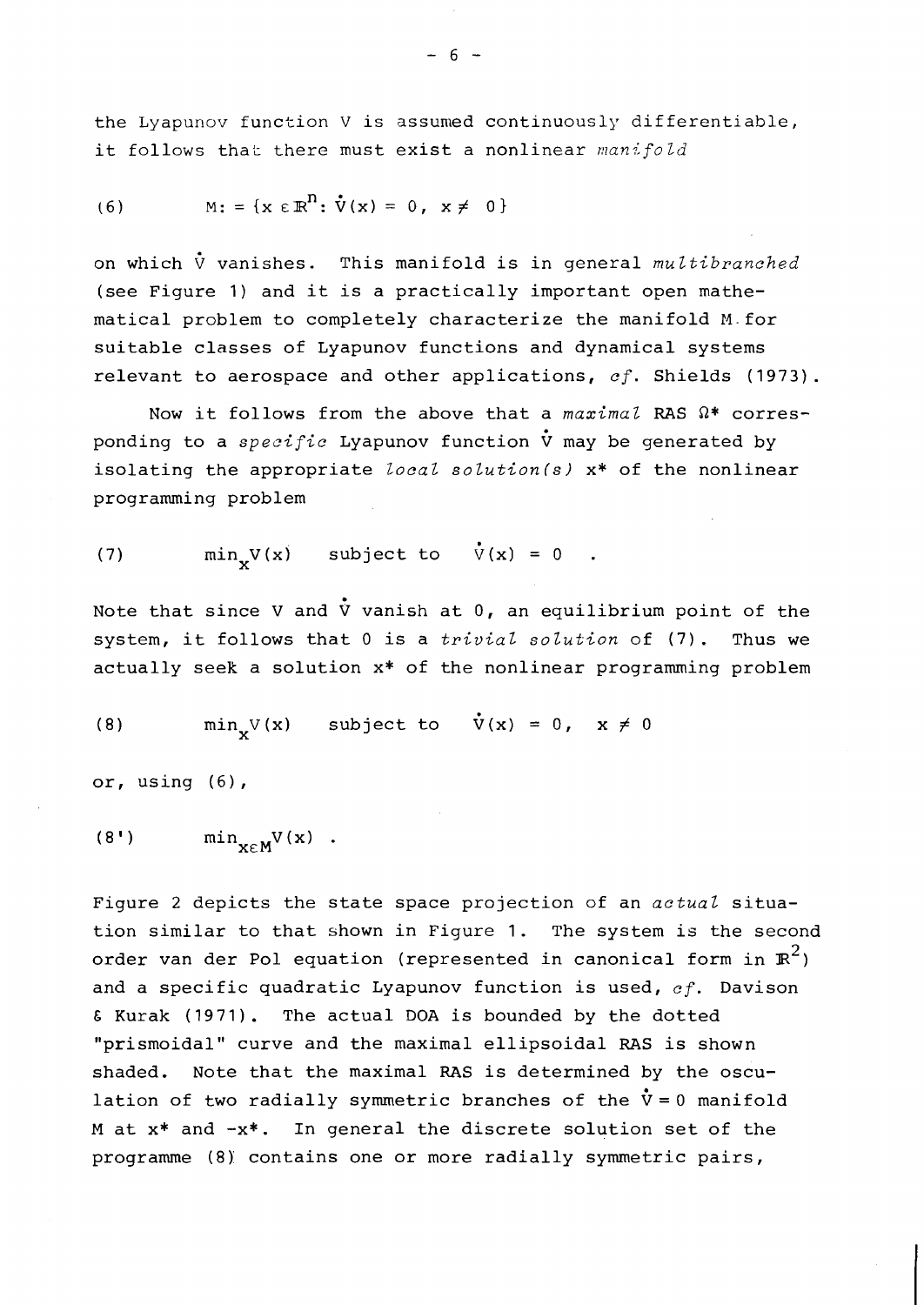Shields & Storey (1975). The other pair of radially symmetric branches osculates another elliptical level set of the given Lyapunov function at  $x^0$  and  $-x^0$ , but this lies in part outside the DOA and hence is not a valid RAS. This illustrates the general fact that the optimization problem (8) has local (up to first order) solutions which are not global. In this paper, methods are devised both for eliminating the trivial solution of problem (7) at the origin and for locating a global, rather than a local, solution of the programme (8).

In order to obtain a *maxima2* estimate of the DOA of the dynamical system (I), we may consider a parametric class of Lyapunov functions, solve the problem (8) for each of them, and choose the "largest" with respect to a suitable measure of the size of the candidate regions of asymptotic stability corresponding to the Lyapunov functions chosen at each step. More formally, consider a parametric class af Lyapunov functions

# **Figure** 2:

*Geometric Illustration of the Mathematical Programming Pz.obZein Datermining a* **Maxima2** *RA.5 fcr the van der* **Poi**  Equation Using a Specific Quadratic Lyapunov Function

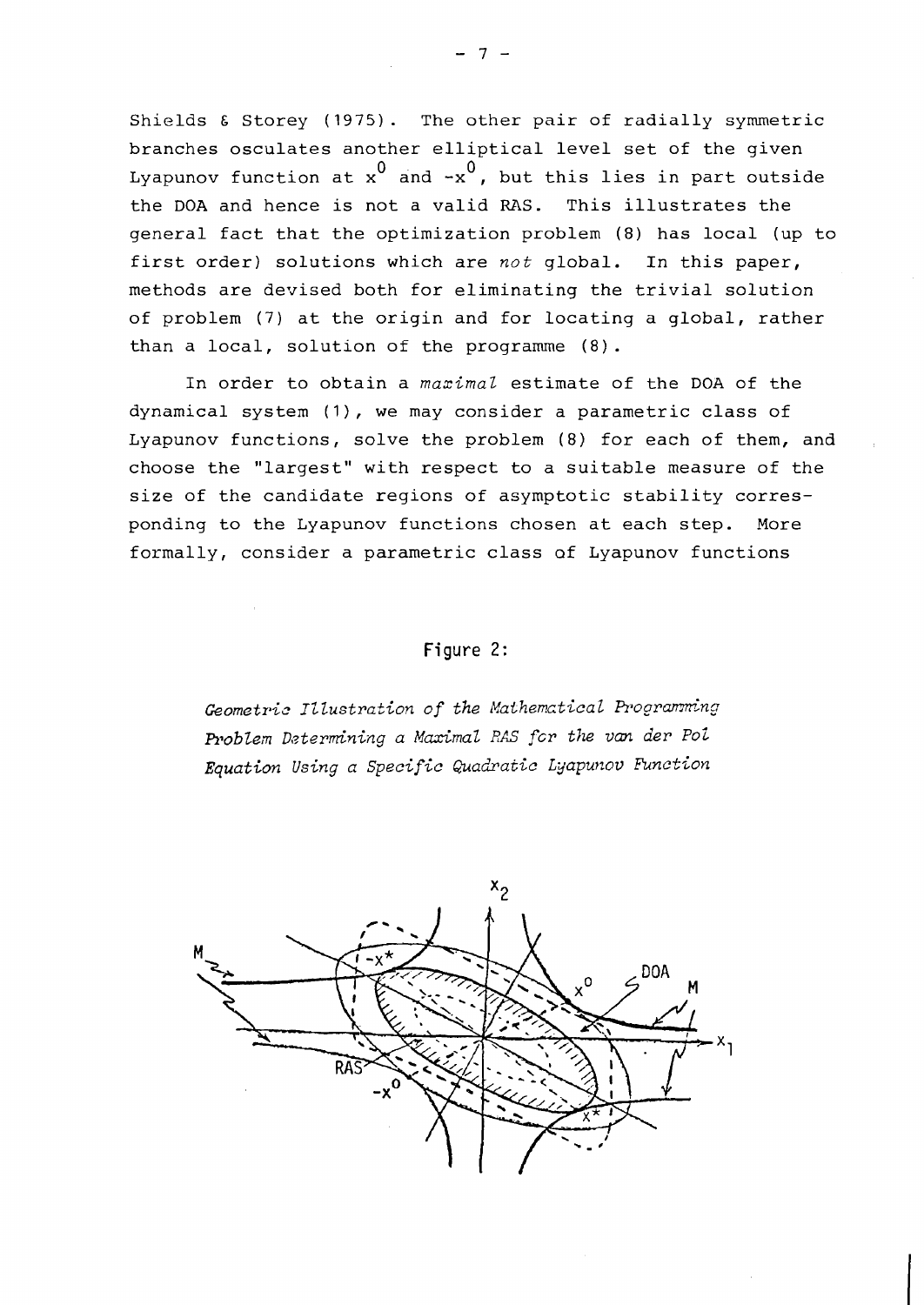involving a parameter vector  $z$  in a set  $z$ . Let the optimal value of the programme (8) for the Lyapunov function parametrized by z be denoted by

(10) 
$$
V_Z^* := V_Z(x^*)
$$
.

Thus to obtain the best estimate of the DOA using Lyapunov functions from the class  $Y$  we must solve the nonlinear (unconstrained) programming problem

$$
(11) \qquad \qquad \max_{z \in Z} F(V_z^*, z) \qquad ,
$$

where F is a suitable measure of the size of the maximal RAS corresponding to a specific Lyapunov function given by the solution to (8) .

Thus, combining the problems (8) and (11), we see that in order to obtain a maximal estimate for the DOA of the dynamical system (1) using a given class of Lyapunov functions, we must solve the difficult *nested* nonlinear optimization problem

$$
(12) \quad \max_{z \in Z} F(\max_{x \in M} V_{z}(x), z),
$$

being careful to isolate the *global* solution of the *inner loop*  (RAS) optimization problem **(8)** .

The major difficulty in applying Lyapunov's direct method for stability analysis of dynamical systems to practical problems is that in general there is no systematic method for finding appropriate Lyapunov functions and solving related problems for various classes of differential equations and systems. A general review of the properties of dynamical systems relevant to aerospace applications and of computable Lyapunov function classes for them was made in Dempster *et al* (1979). Suffice it to say here that of the three types treated in the literature:-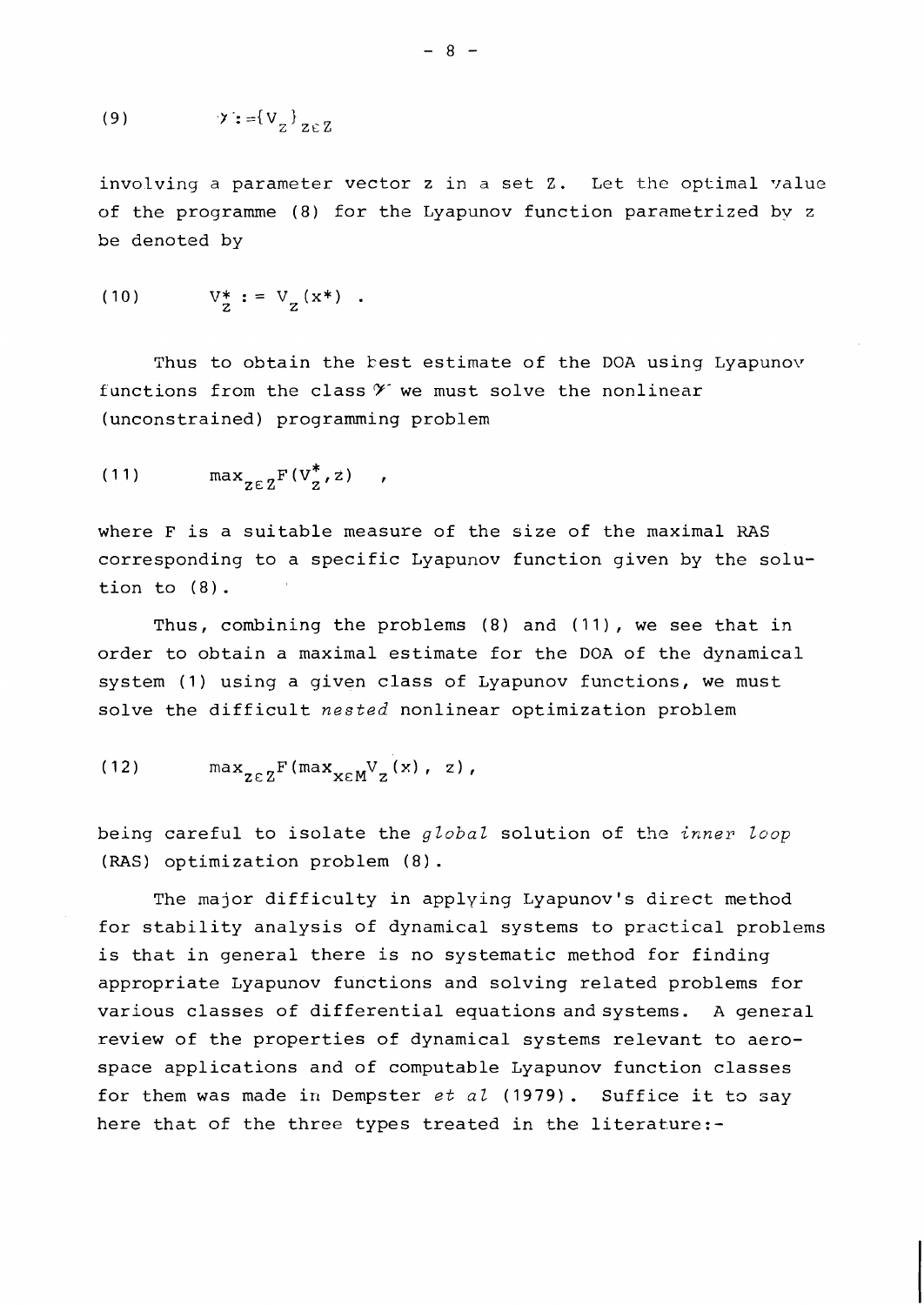- 1. Quadratic (Rodden, 1965; Weissenberger, 1969; Geiss et al, 1971; Davison & Kurak, 1971; Shields & Storey, 1975)
- 2. Polynomial (Zubov, 1955)
- 3. Piecewise Linear (Rosenbrock, 1962)

*quadratic Lyapunov* functions have proved the most reliable to date.

The use of quadratic Lyapunov functions in turn requires the generation of arbitrary sign definite matrices and the sclution of a matrix equation (Lyapunov's equation). Computationally efficient procedures (and codes) for performing these operations were carefully selected (and obtained) for the present work (see Appendix I of Dempster *et al,* 1979).

The practical advantages of employing quadratic Lyapunov functions in stability studies are twofold. First--and of greatest importance--is that at constant value the Lyapunov fuction  $V_p(x)$  given by the *quadratic form*  $x'Px$  represents a hyperellipse in state space (see Figure 2). Hence it is easy to visualize and its "size", i.e. a monotone function of its *hyperz~olume* given at a *(global)* optimum of the inner loop program (8) by

(13) h(P) := n log  $V_P^*$  - log detP

where  $V_p^*$  denotes the corresponding optimal value, is easy to compute.

Secondly, quadratic forms are easily generated. The method employed in this paper is to select an arbitrary negative definite matrix -Q and then solve the *Lyapunov matrix equation* 

$$
(14) \qquad A'P + PA = -Q
$$

for the kernel P of the quadratic form. To see how this equation arises, consider the dynamical system (1) written in first order Taylor series expansion as

 $-9 -$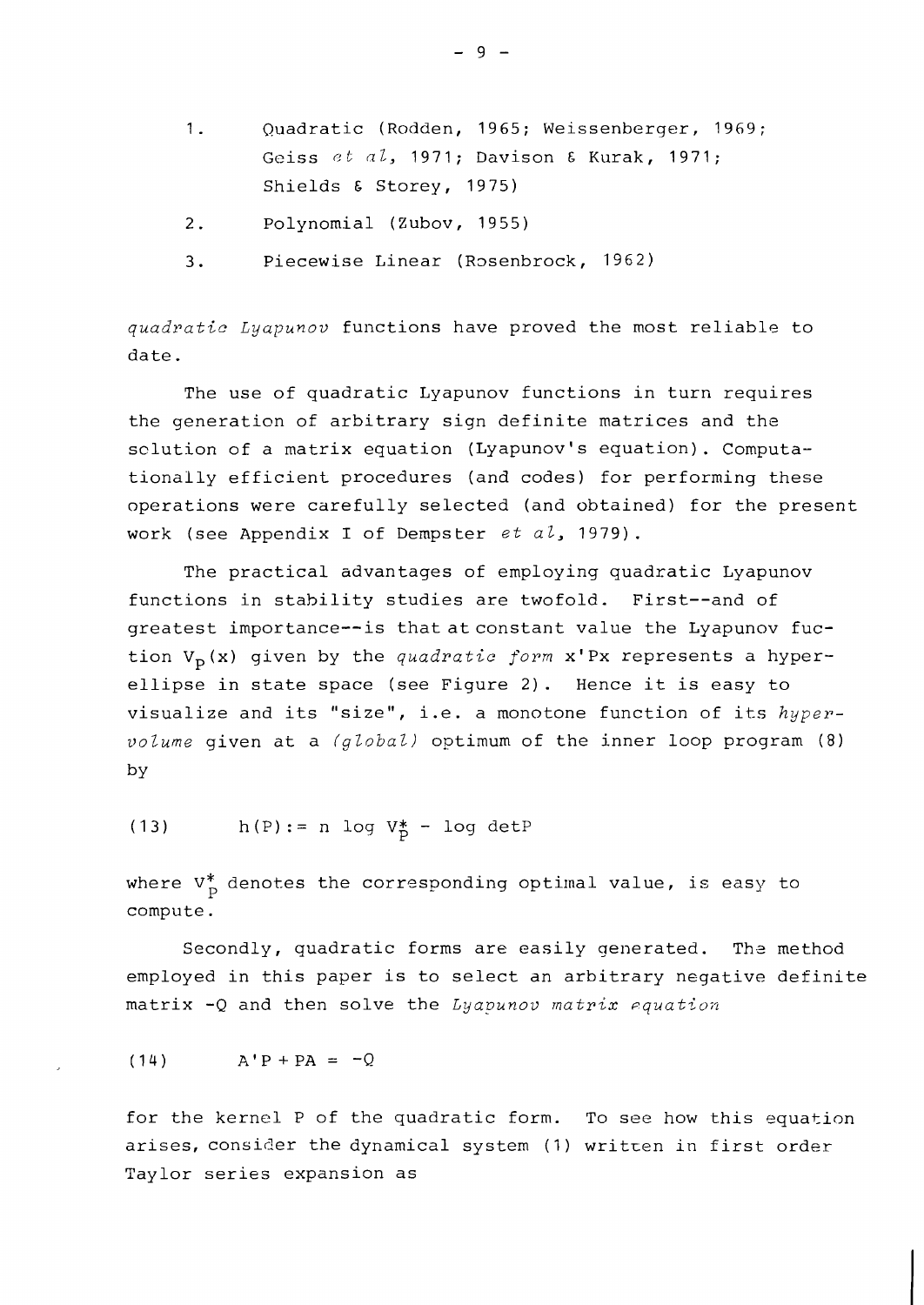$$
(15) \qquad \mathbf{x} = \mathbf{A}\mathbf{x} + \mathbf{g}(\mathbf{x})
$$

where the n×n matrix  $A := \nabla f(0)$  and g contains second and higher order terms. Neglecting q in (15) and computing  $\dot{V}$  directly yields

$$
\dot{\mathbf{V}}(\mathbf{x}) = \frac{\mathbf{d}}{\mathbf{d}\mathbf{t}}(\mathbf{x}^\top \mathbf{P} \mathbf{x}) = \dot{\mathbf{x}}^\top \mathbf{P} \mathbf{x} + \mathbf{x}^\top \mathbf{P} \dot{\mathbf{x}}
$$

(16) = 
$$
x' (A' P + P A) x := -x' Q x
$$
.

Hence it follows from Lasalle's theorem (52) that the linearization about the origin of the nonlinear system (1) is globally asymptotically stable if, and only if, Q in (16) is positive definite. To generate by solving (14) a positive definite matrix P(Q), given a positive definite matrix Q, an  $0(n^3)$ iterative algorithm due to Smith (1971) is available.

The best technique for generating positive definite matrices Q was utilized in an earlier (small angle attitude control) study by Geiss  $c\,t$  a<sup>l</sup> (1971). It is well known that all real symmetric matrices are orthogonally similar to a diagonal matrix, whose entries are its *eigenvalues*, and thus that all positive definite matrices are orthogonally similar to a diagonal matrix with positive diagonal elements. Hence the parametrization of all nxn positive definite matrices may be effected in the required n(n+1)/2 parameters by combining a parametrization of the groupof orthogonal matrices with the n diagonal elements of a diagonal matrix in the form

 $Q(z) := G'(\theta, \emptyset) \wedge G(\theta, \emptyset)$  $(17)$ 

where the row vector  $z' := (\lambda', \theta', \emptyset')$ ,  $\Lambda := diag(\lambda_1, ..., \lambda_n)$  and G is an orthogonal matrix defined by an  $(n-1)$   $(n-2)/2$  - vector  $\theta$ and an  $(n-1)$ - vector  $\emptyset$  (see Dempster *et al*, 1979, for details). The advantage of this parametrization over other possible, but badly behaved, parametrizations in the same number of parameters is that with it separate adjustment of the lengths and orientations of the principal axes of the hyperellipsoidal Lyanpunov function contours is possible.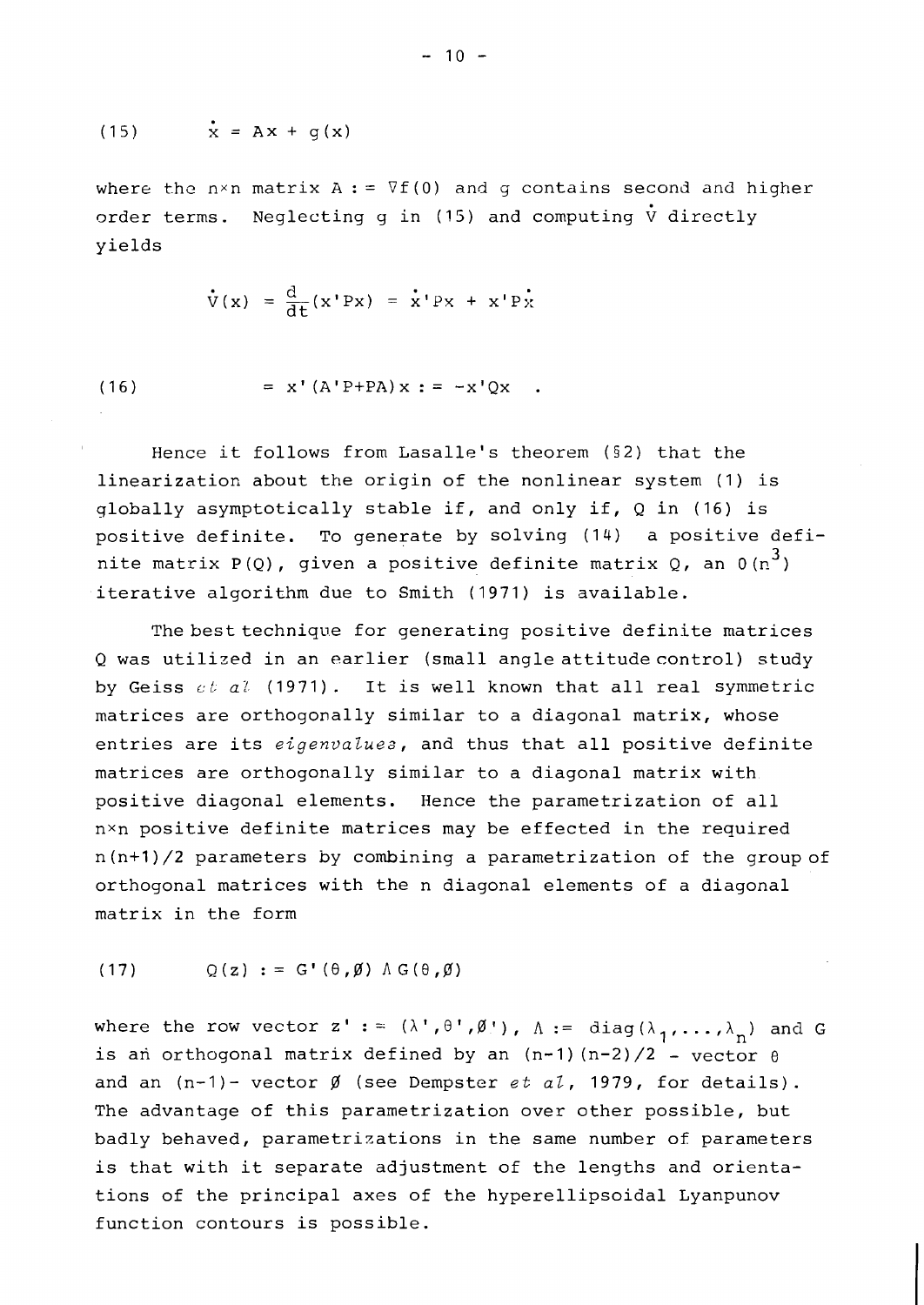$(18)$  $F(z) := h \circ PoQ(z)$ 

# 4. THE DOMATT SYSTEM AND NUMERICAL EXPERIMENTS

This section discusses the implementation of the technique for assessing the stability behavior of a (controlled) dynamical system based on Lyapunov's direct method discussed in the previous two sections.

Having presented the necessary background material in Section 3, Figure 3 outlines the structure of an algorithm to estimate the domain of attraction of an equilibrium point of a dynamical system. There are two parts to this algorithm. For any given (quadratic) Lyapunov function we wish to find the maximum *region of asymptotic stability (RAS).* Measures of the size of this region estimate the size of the *domain of attraction* of the equilibrium point relative to the given Lyapunov function. By interpreting the relevant theorem (Lasalle's theorem) geometrically the RAS problem can be formulated as a nonlinear programming problem. This forms the *inner loop* of the algorithm.

The second part, or *outer loop,* of the algorithm seeks the quadratic Lyapunov function which yields the largest RAS, and hence the optimal estimate of the domain of attraction. Again this is formulated as a nonlinear programming problem.

The key to a successful procedure for estimating the domain of attraction lies in the choice of algorithms for performing the two nonlinear optimizations described above. The selection, specification, implementation and testing of the optimization routines used in the method was carefully addressed. After an extensive general review of current optimization techniques relevant to DOA estimation for the controlled dynamics of satellite large angle manoeuvres (conducted early in the study), it was decided that the latest proven constrained and unconstrained techniques of classical type afforded the best change of efficient optimization calculations. In particular, for the relatively few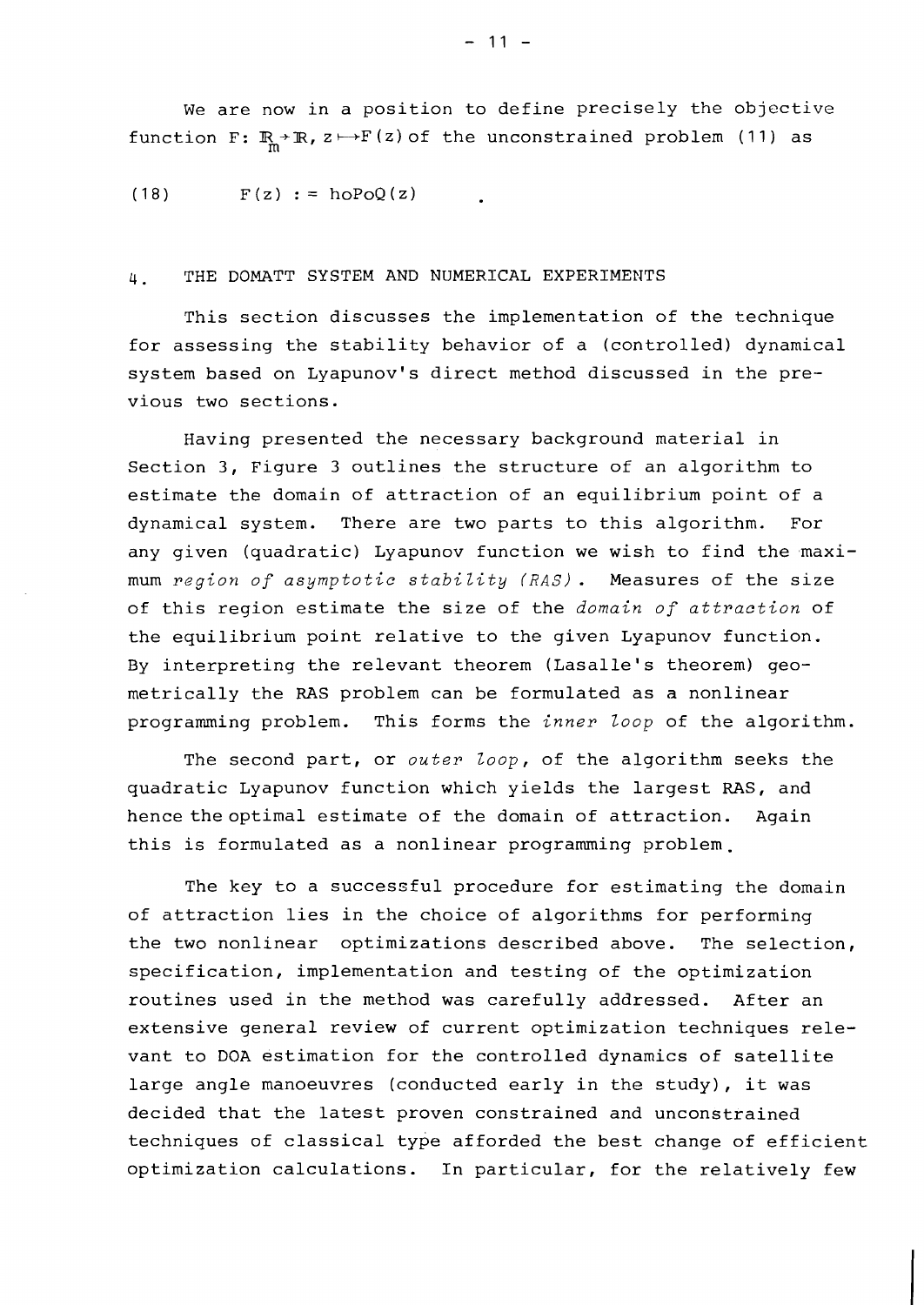

Figure 3 Flowchart of the Basic DOA Estimation Algorithm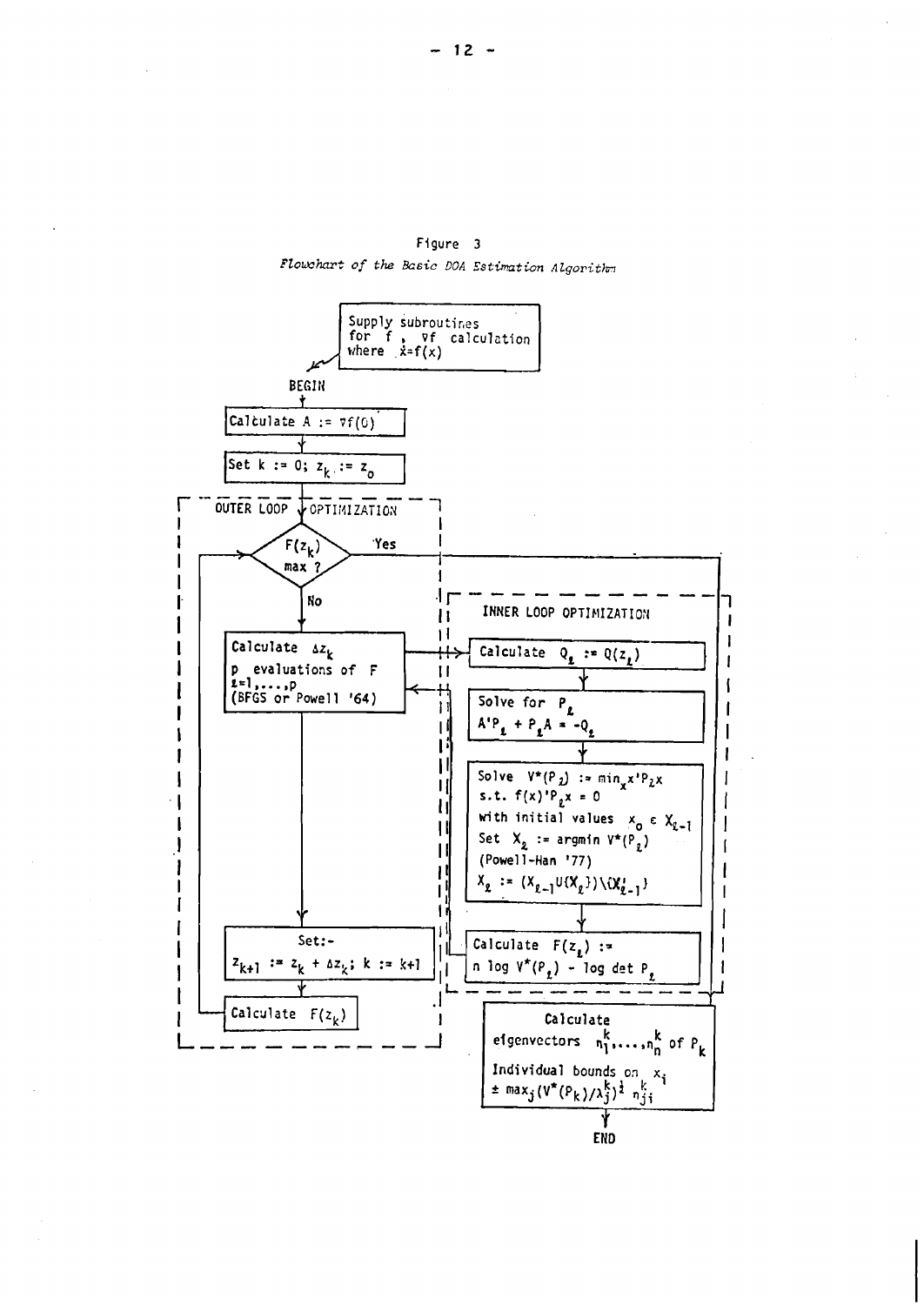nondifferentiable points in the baseline system dynamics (see §5) due to sign (gas jet) and to saturation, window and Heaviside (reaction wheel) function modelling of control actuators, infant (and largely inefficient first order) nondifferentiable optimization techniques were not deemed worth the computational overheads. (In this regard see Lemarechal (1979b).) Instead smooth and other suitable approximations to the baseline system control actuator nonlinearities have been utilized.

Further, random line and grid search methods have not proven the most effective of search techniques for locating global optima, let alone for locating optima of more well-behaved functions. In any event, research performed in the present study has shown that the bulk of the difficulties in the face of multiple optima reported in the recent literature (cited in the previous section) with the older optimization techniques used previously for DOA estimation have largely been due to a failure to parametrize the problem properly and to limit step sizes sensibly. Undoubtedly this has come about through a general lack of problem understanding which was advanced, but not completed, in the present study.

The above considerations were fully developed in Dempster  $et$   $a$ l (1979) where basic requirements for numerical optimization algorithms in this context were set out. Two alternative algorithms were proposed for the outer loop--the Powell (1964) conjugate direction method, and the BFGS quasi-Newton (or variable metric) method (see, e.g. Adby & Dempster, 1974) and one for the inner loop--the new Powell-Han projected Lagrangian algorithm, Powell (1977,1978). The performance of these algorithms was evaluated on a number of carefully specified test problems (details of which are to be found in Appendix II to Dempster  $et$   $a l$ , 1979).

For computation using the Powell-Han algorithm, the inner loop programme (8) has been replaced by the analytically equivalent problem

 $-13 -$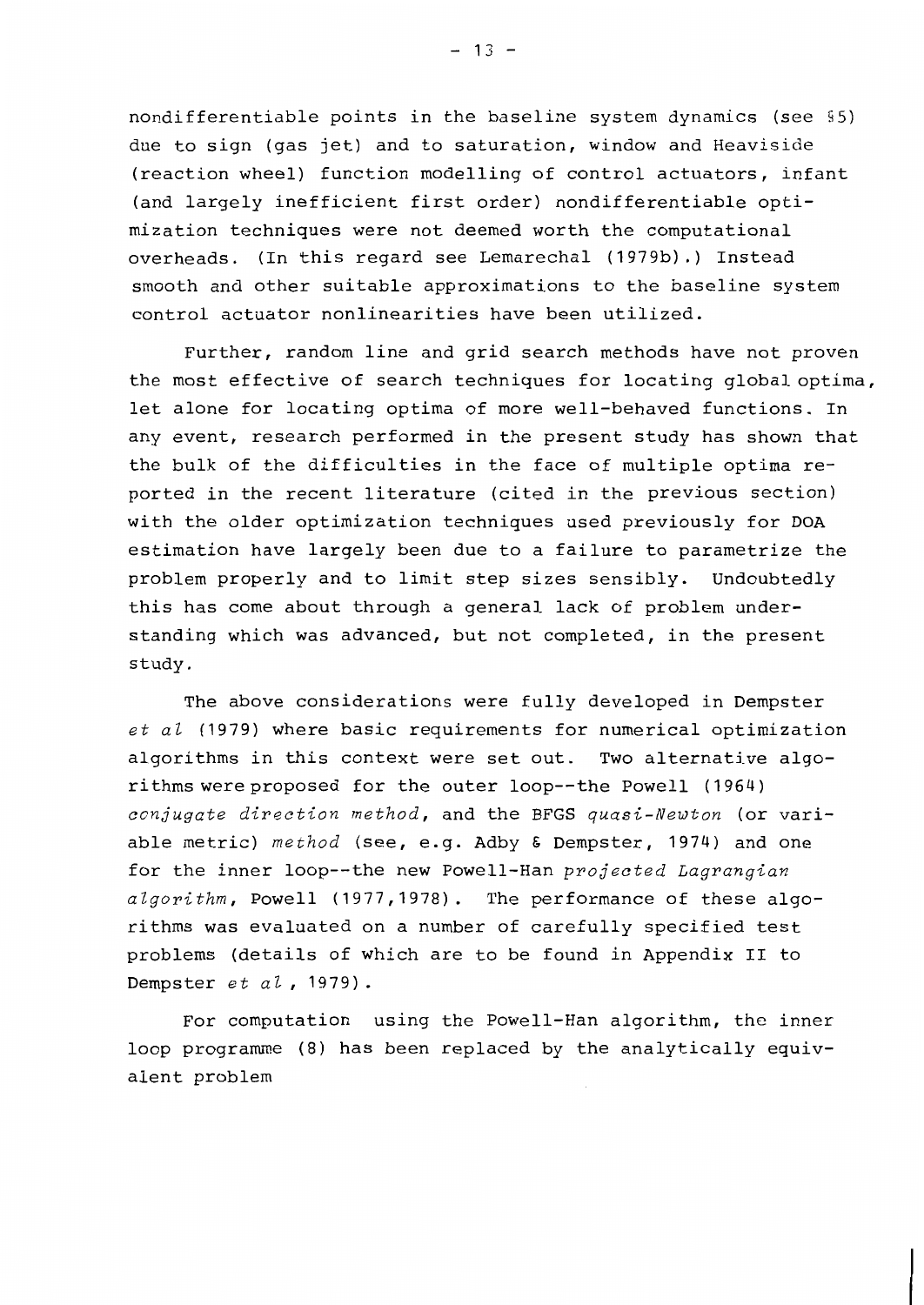(19) 
$$
V^*(P) := min_{X} x' Px
$$

$$
s.t. \quad f(x) \, 'P \, x \, p(x) \geq 0
$$

where p is a nonnegative radially decreasing function with a single pole at the origin of at least the same order as the zero at the origin of  $f(x)'Px$ . Multiplication of the equation constraint of (8) by p removes the trivial solution of (7) at the origin, while use of the inequality appears to result in improved performance of the Powell-Han algorithm.

Of course the Powell-Han routine is only capable of finding local optima of (19) corresponding to solutions on various branches of the manifold  $M = \{x \in \mathbb{R}^n : f(x) \cdot Px = 0\}$ . In general several local minima exist (in radially symmetric pairs) and the global solution must be selected from these as yielding the smallest value of V. As the outer loop algorithm varies the positive definite matrix Q, the Lyapunov function kernel P is deformed via the Lyapunov matrix equation and the branches of the manifold M move in a manner which makes it impossible to predict on which branch the global solution lies. While a small change in Q may move the manifold M by only a small amount, the global solution may, as a result, jump to a different branch of M. This difficulty may be overcome by keeping track of all candidate local optima as Q varies, and by choosing at each outer loop function evaluation the global inner loop optimum from this set.

In the computer implementation of the DOA estimation algorithm an initial set  $X_{0}$  of state space starting points for the Powell-Han algorithm is supplied by the user. At each outer loop function evaluation  $\ell$ , the result of every successful inner loop optimization is added to the current set  $X_{\varrho}$ , while all other elements of  $X_{\varrho}$  in a neighbourhood of this local optimum are deleted in order to prevent unlimited growth of the set X. In numerical experiments, it has been observed that when the manifold M moves slowly with changes in Q, each local solution of (19) replaces the starting point which led the Powell-Han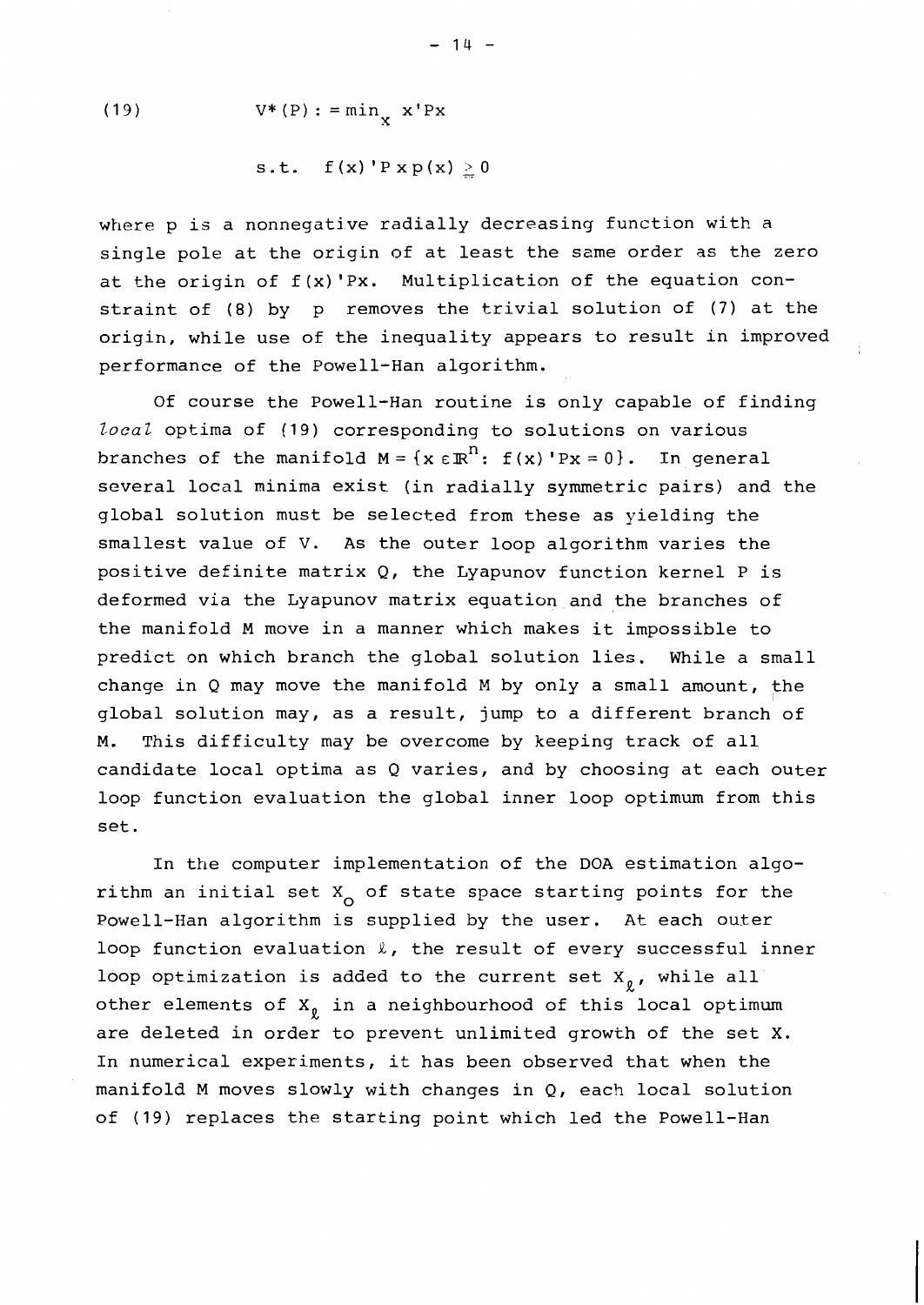algorithm to it. (In the code, the number of starting points may be limited by the user.)

Since at the outer loop optimum there are usually multiple global solutions to the inner loop problem (8), the outer loop optimum is often located when two or more inner loop solutions of (19) (other than radially symmetric pairs) yield the same value of V.

Figure 3 suggests schematically how the algorithm outlined in Section 3 and incorporating the optimization routines discussed above are implemented as the structured FORTRAN code DOMATT. The general design principles and skeletal outline of the DOMATT system as a piece of applications software are indicated in Figure 4, while the module structure of DOMATT's FORTRAN code-including the Atomic Energy Research Establishment, Harwell, U.K. optimization routines VA04A, VA13AD, VFO2AD and POWHAN -- is depicted in Figure 5.

The DOMATT code was tested on 8 specially chosen dynamical system test problems culled from the open literature. The criteria used in selecting these test problems were as follows:

- To include at least one system to which the solutions  $1.$ of the RAS problem and the DOA are known analytically.
- To include a low order system for one of the control  $2.$ actuator categories represented in the aerospace systems, i.e. gas jet (see §5) as a simple test of the performance of the DOMATT system in the presence of "hard" nonlinearities.
- To grade the orders of the test problems (2 through 5)  $3.$ in such a way as to give some indication of the increase in computation time with increase in problem complexity.

(The specification of the test dynamical systems can be found in Appendix III of Dempster  $et$   $a\ell$ , 1979.) The computations were performed to an accuracy of  $10^{-3}$  by an ICL2980 computer running under the VME/B operating system.

The DOMATT code solved all 2-dimensional problems to the

 $-15 -$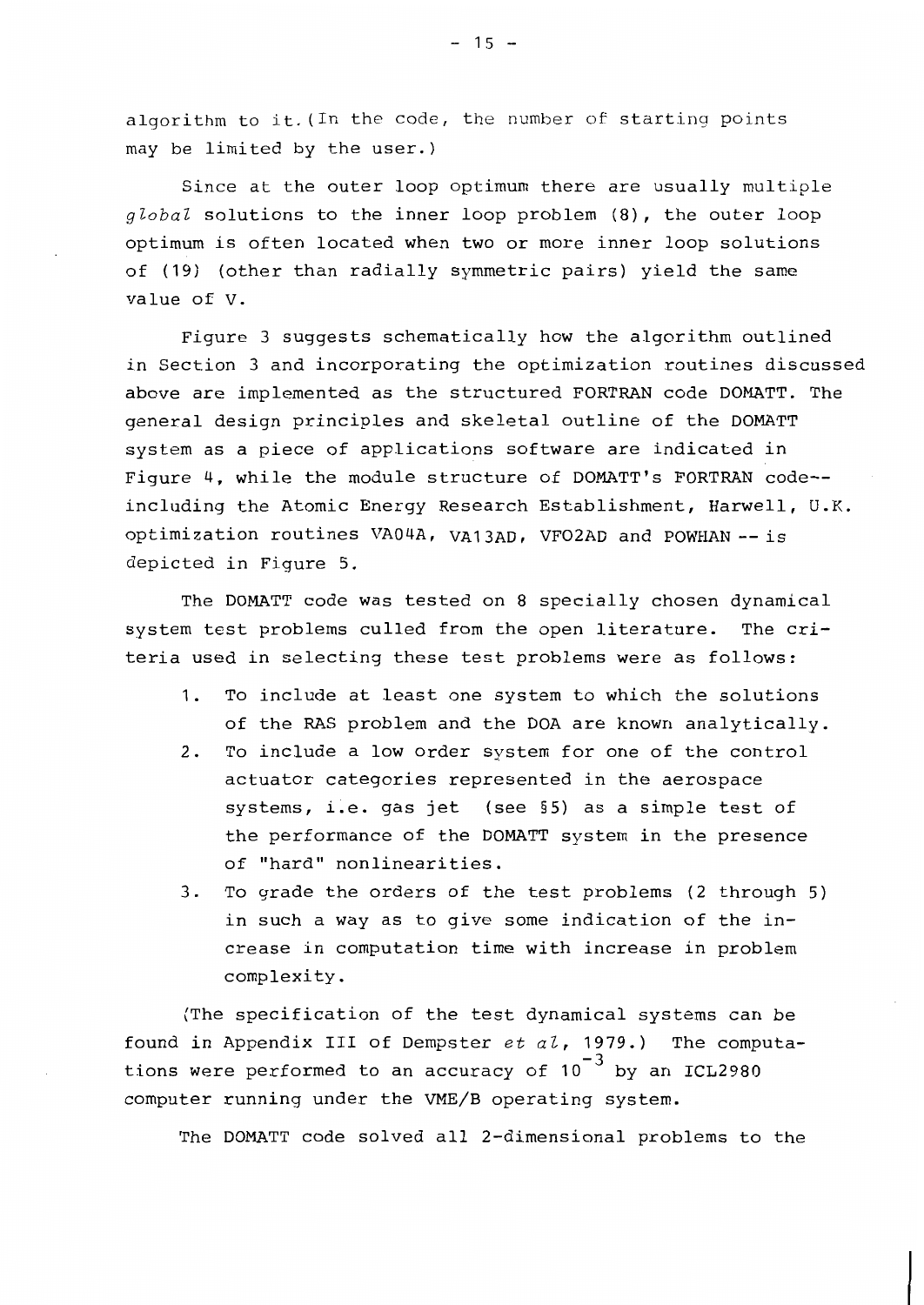

 $\bar{z}$ 

 $\overline{\phantom{a}}$ 

 $\overline{\phantom{a}}$ 

 $\bar{\mathcal{A}}$ 

 $\overline{a}$ 

Figure 4: DOMATT System Diagram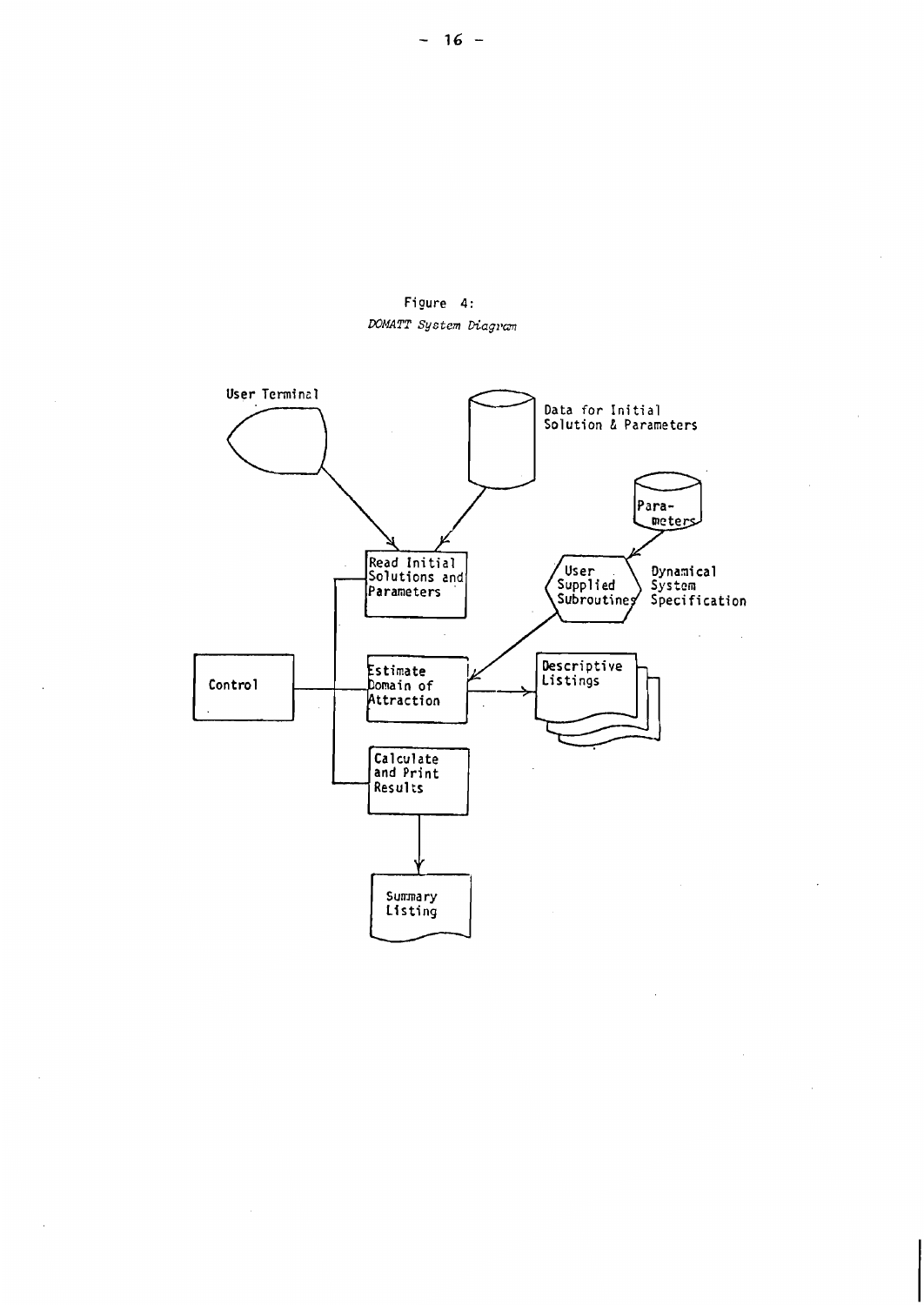

Figure 5: DOMATT Module Chart

 $\overline{\phantom{a}}$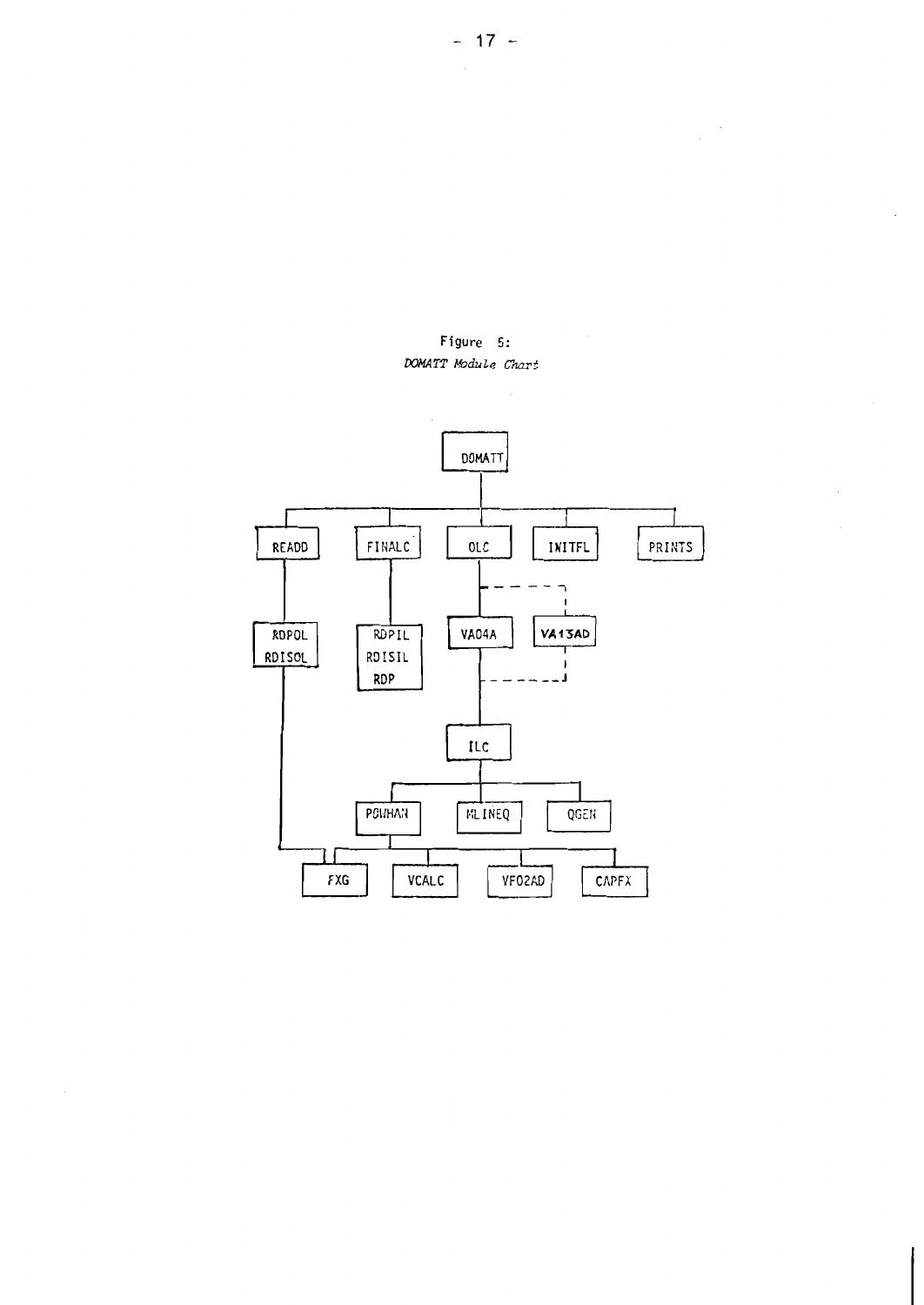required accuracy except the jet-type problem involving a "hard" sign function nonlinearity. The outside bound error termination difficulties encountered with the Powell-Han algorithm on this problem were exacerbated on the higher dimensional "high curvature problem" -- a 3-dimensional cubic model of a servo-mechanism. DOMATT failed to make significant progress on the remaining 3dimensional problems and the 4-dimensional problem over the course of several runs. It is not clear to what extent further algorithmic tuning could reduce computation times, although there was some indication on the largest test problem that the inner loop Powell-Han algorithm was taking prematurely small steps. More importantly, relatively slow progress was experienced at the outer loop by the Powell '64 conjugate direction method. If (approximate) gradient information from perturbation analysis of the inner loop problem (8) were available, faster outer loop progress could be expected with the BFGS quasi-Newton method on the basis of comparative tests of the two methods performed in the study and general experience, see. e.g. Adby & Dempster (1974). However, it is not clear what difficulties would be caused by nondifferentiability of the outer loop RAS measure due to multiple global solutions of the inner loop problem. This remains a topic for future research to be discussed further in Section 6.

An analysis of the average time per outer loop -- i.e. candidate quadratic Lyapunov -- function evaluation, showed this average inner loop run time to a global optimum to increase very reasonably with state space dimension. Due to limited computer budget remaining after two sets of numerical experiments and extensive simulation analysis, it was therefore decided at this point in the study to proceed to the application of the DOMATT code to the baseline aerospace systems. These will be set out in the next section, along with the results of the relatively unsuccessful numerical experiments so far performed.

#### $5.$ AEROSPACE APPLICATION TO SPACESCRAFT LARGE ANGLE MANOEUVRES

One of the fundamental limitations on the amount of scientific data returned from orbiting astronomical observatories is

 $-18 -$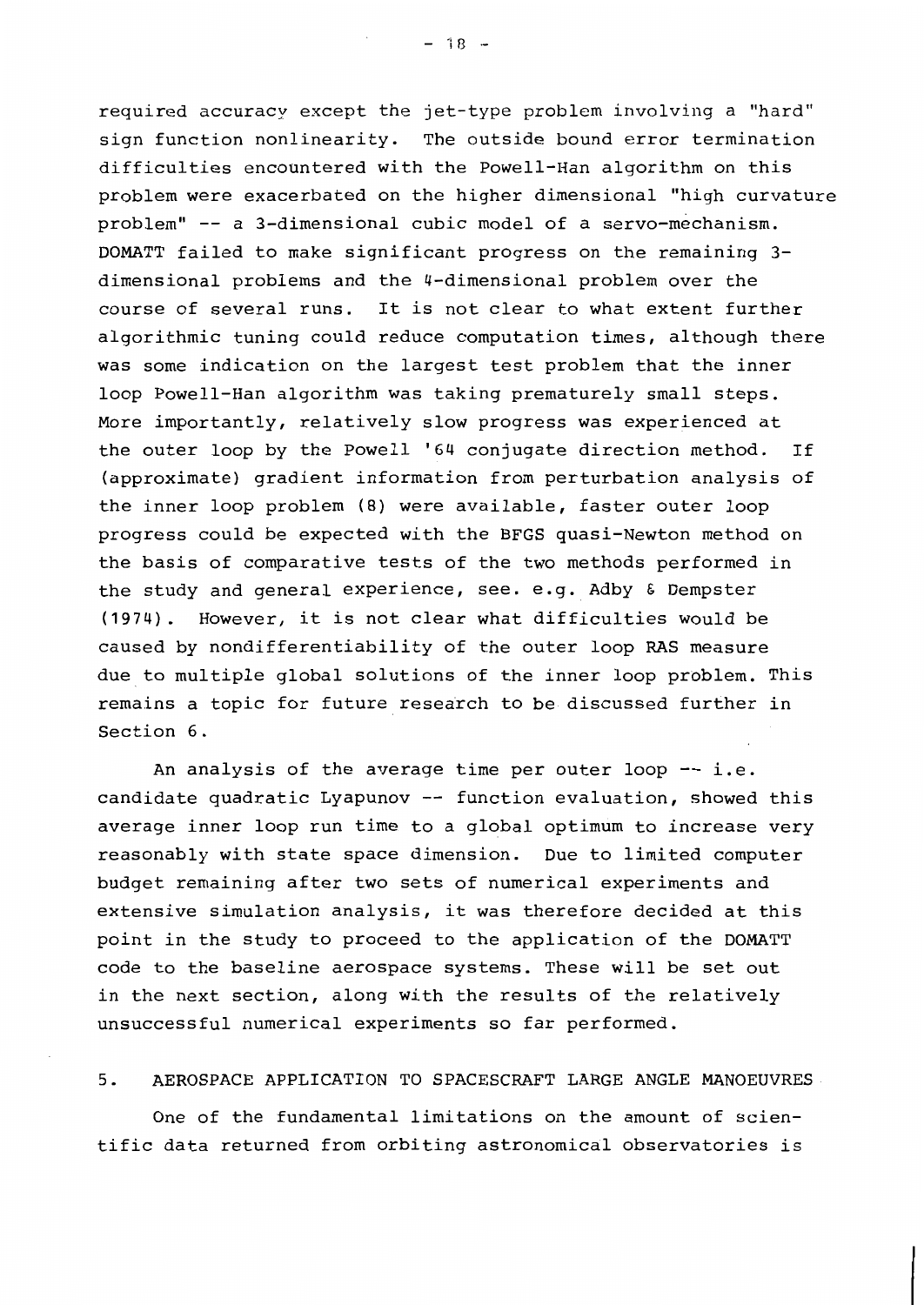is due to the time spent in performing slew manoeuvres between stellar targets of interest. Current state-of-the-art attitude control laws implemented on such missions are simple but reliable and are designed to admit the required large angle manoeuvres by slowly rotating the spacecraft about one axis at a time in an Euler sequence. Many different control laws have been proposed in the literature to reduce manoeuvring time, the most attractive of which is to perform the required attitude change by rotating the satellite simultaneously about all three control axes. In this case however the control laws to realize the solution are almost certainly nonlinear, as are the equations describing the large angle dynamics and kinematics of the satellite itself. The overall control problem is immediately more complicated; in particular, it is difficult to assure the desired system stability behavior from all possible initial conditions.

In applications requiring both accurate fine pointing and a large angle slew capacity, satellites are generally controlled actively about three orthogonal axes. Control torques are provided either internally, by momentum exchange devices such as reaction wheels or control moment gyros, or externally, by mass expulsion devices such as cold gas or hydrazine thrusters. Coarse pointing control systems also make use of environmental torques, such as are due to solar radiation, gravity gradient and the Earth's magnetic field.

Two control actuator types -- mass expulsion and momentum exchange devices -- were examined in detail in Dempster  $et$  al (1979) and models suitable for control system analysis and design were developed for particular devices. In the modelling task emphasis was placed on the requirement that the models be simple but representative. Significant nonlinearities have been retained.

In designing a large angle attitude control system two control law synthesis techniques may be considered; the first is to use *optimal control* theory on the grounds that designs that minimize time, fuel and energy are of obvious interest in this application, the second is to rely on intuition and technically sound heuristics. The ad hoc designs resulting from the

 $-19 -$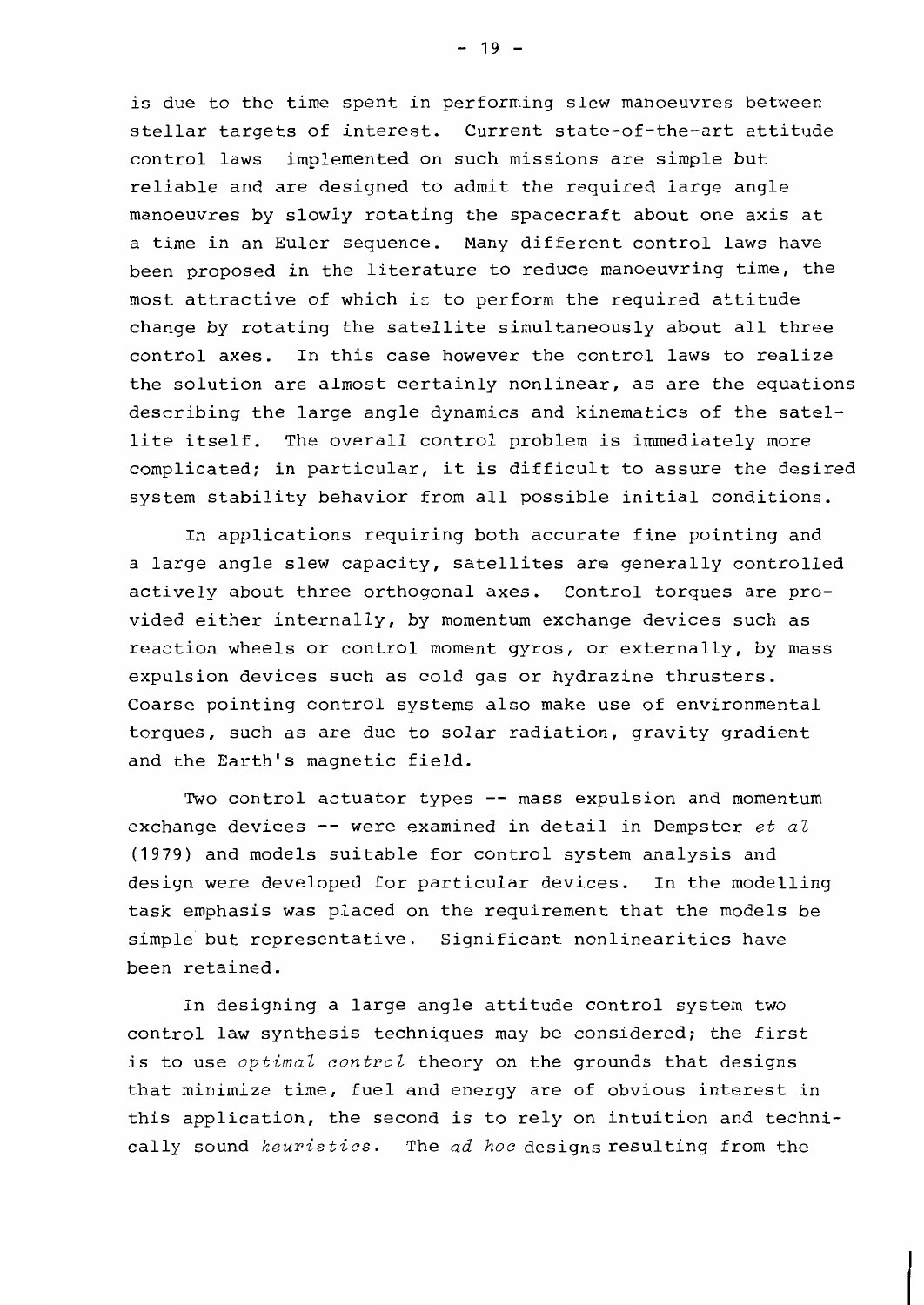second approach are more attractive from a practical point of view because they can be structured in feedback form. By comparison, optimal control solutions are difficult to implement. The associated computational requirements are generally large, certainly beyond the capability of the envisaged on-board computers. In particular, optimal controls are usually of the open loop type and as a consequence are sensitive to parameter changes and disturbances unless made closed loop through the model reference approach -- at significant computational cost.

We turn now to the mathematical definition of the two baseline large angle satellite attitude control systems developed in the study -- one reaction jet controlled and the other reaction wheel controlled. Realistic actuator models are incorporated in each. In particular, it will be assumed that reaction jets operate like ideal relays (without dead zones or rise times) and reaction wheels are subject to torque saturation and wheel speed limitations.

Consider first the body rate dynamics of a rigid vehicle measured relative to a body-fixed, body-centered reference frame b. These are given by

(20) 
$$
\dot{\omega} = J^{-1} u + J^{-1} S(\omega) h_b
$$
,

where w denotes the 3-vector of vehicle angular velocities -the body rates,  $J$  is the  $3 \times 3$  matrix of vehicle *inertias* (resolved in the body frame), u is the 3-vector of control actuator outputs, h<sub>b</sub> is the 3-vector of vehicle angular momenta resolved in the body frame, and  $S(\omega)h_h$  denotes the matrix-vector representation of the vector cross product  $\omega \times h_{\rm b}$ , i.e. S is given by

(21) 
$$
S(x) = \begin{bmatrix} 0 & x_3 & -x_2 \\ 0 & 0 & x_1 \\ x_2 & -x_1 & 0 \end{bmatrix}
$$

The corresponding kinematic equations are giver in terms of Gibbs vector p attitude representation as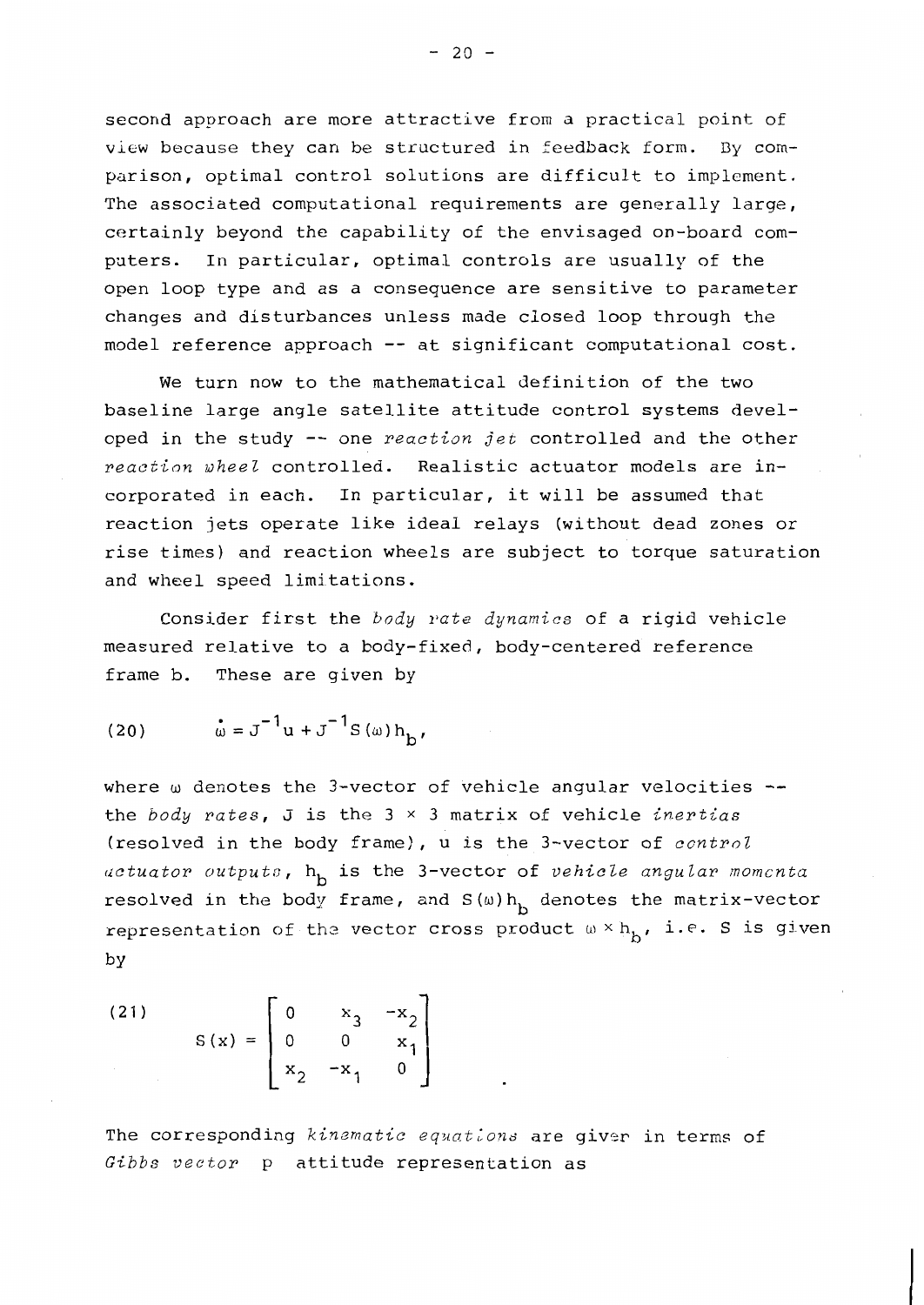(22) 
$$
\dot{p} = \frac{1}{2} [I_3 - S(p) + pp']\omega
$$
,

where  $I_2$  denotes the 3-dimensional identity matrix.

Thus the state space of the (controlled) dynamical system given by (20) and (22) is Euclidean 6-dimensional space  $\mathbb{R}^6$ and the desired equilibrium point is

(23) 
$$
x := {(\omega) \choose p} = 0
$$
,

where  $p = 0$  ( $\epsilon \mathbb{R}^3$ ) is the *target* inertial vehicle attitude and  $\omega = 0$  (ε  $\mathbb{R}^3$ ), i.e. rest, is the target body rate vector. It follows that the vector p represents vehicle attitude error relative to an inertially fixed body-centered target reference frame t taken to coincide with a fixed inertial reference frame s. On actual astronomical missions, definition of current attitude error relative to an arbitrary inertial target frame is easily computed on-board by simple formulae (set out in Dempster  $et$   $a1$ , 1979).

After investigation of various slew control laws proposed in the literature, the Mortensen '63 control law was chosen to define the control actuator input signal as

$$
(24) \qquad s := K\omega + k(1 + p'p)p
$$

where  $K = diag\{k_1, k_2, k_3\}$  is a diagonal matrix of strictly positive diagonal entries and k is a positive constant. The control law (24) defines a feedback control with proportional rate, and nonlinear position, gain. It can be shown -- by a new simple proof, see Dempster  $et$   $a\ell$  (1979) -- to be globally asymptotically stable in the absence of actuator nonlinearities, i.e. when control reaction torque output u equals minus control input signal s . A principal aim of the research described in this paper and currently in progress is to determine the stability properties of control systems incorporating (24) with realistic nonlinear actuator output modelling.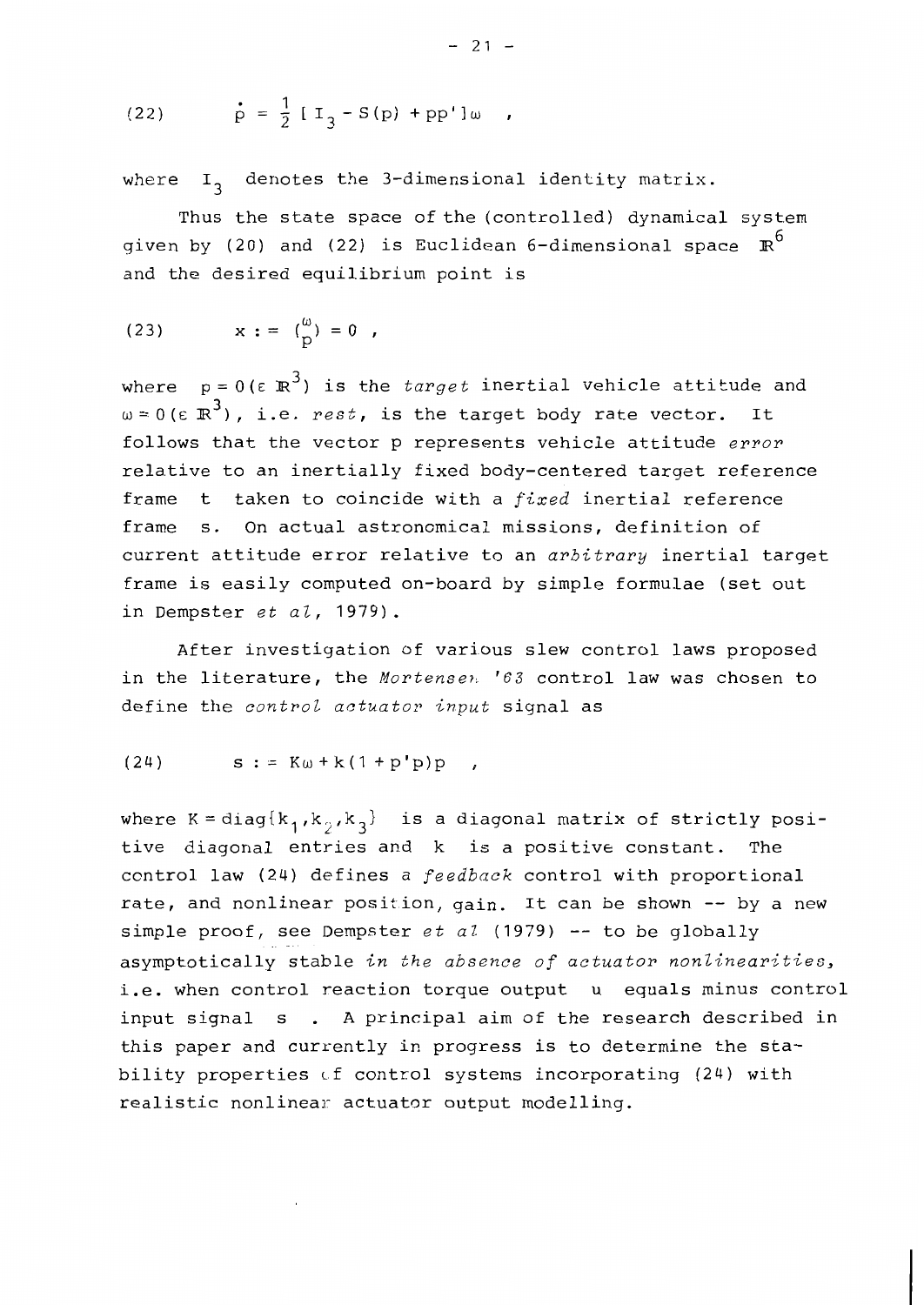To specify the controlled dynamics of the baseline systems, it remains only to specify the control actuator output u , as a function of the control input signal s given by (24), and the related vehicle angular momentum vector  $h_k$ , in the body rate dynamical equation (20).

 $(25)$  $u := -sgn(s)$ 

as a 3-vector of simple sign functions each of which operates on the appropriate coordinate of the input signal s, to produce the idealized gas jet torque  $\pm$  T<sub>max</sub> (see Figure 6.1) for each of the three thruster pairs. The angular momentum vector corresponding to such external torque devices is given by

$$
(26) \t\t\t hh = J0 ,
$$

to result in closed loop dynamics of the form

(27) 
$$
\dot{\omega} = -J^{-1}sgn(s) + J^{-1}S(\omega)J\omega
$$

Reaction Wheel (Angular Momentum Exchange) Baseline Attitude Control System

This system is considerably more complicated that the gas jet system and involves two aspects newly developed during the course of the study. The complicated actuator output modelling -which ignores relatively insignificant electric motor nonlinearities -was developed with the benefit of preliminary simulation studies.

Consider first the angular momentum vector corresponding to momentum exchange torques. By the conservation law the system angular momentum resolved in inertial coordinates is a constant vector  $h$  and the transportation  $b = As$  between the inertial coordinates s and the current coordinates b of the body reference frame may be expressed in terms of current attitude, see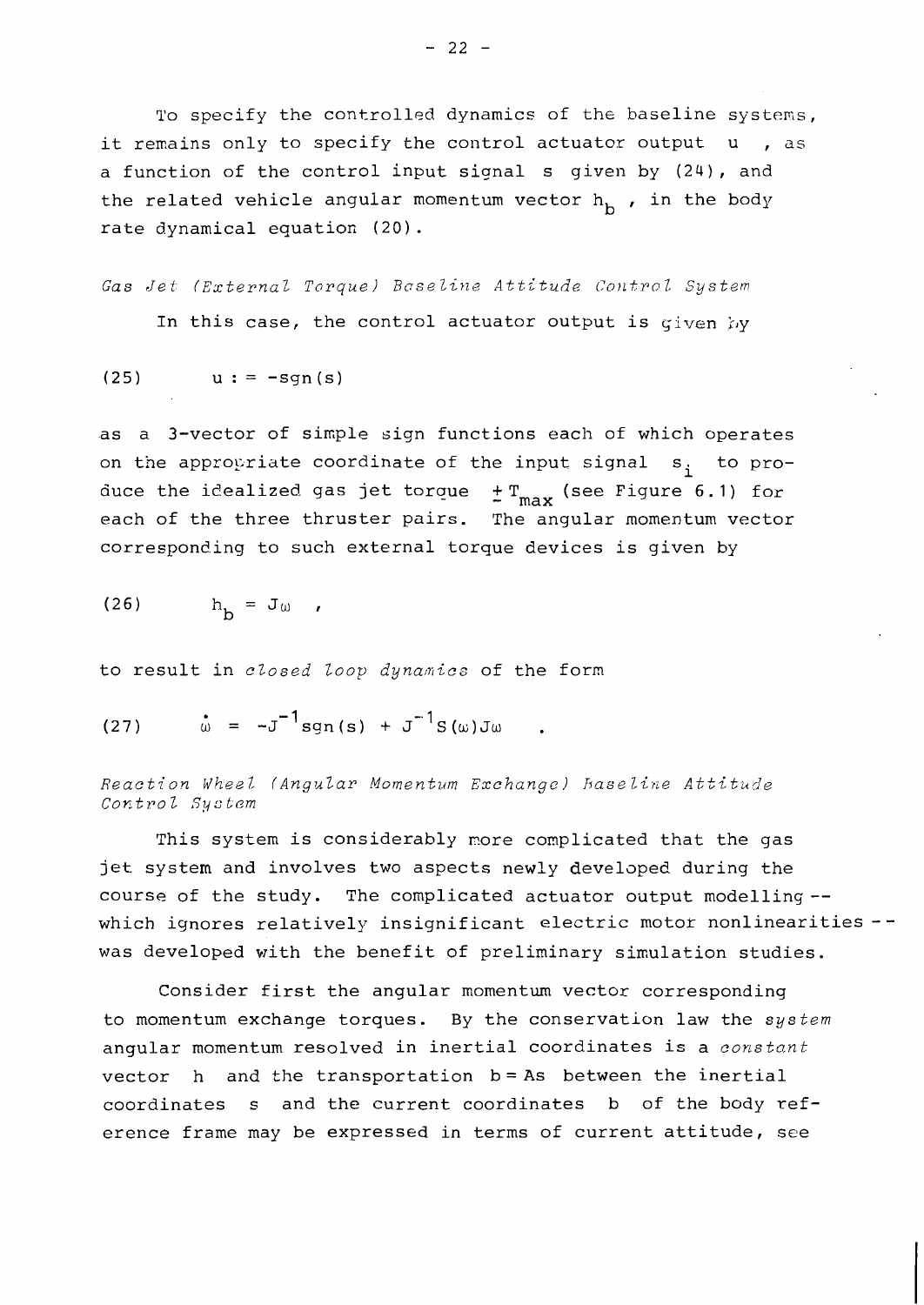Graphical Pepresentations of "Sard" Nonlinearities Used in Control Actuator Modelling





 $\hat{\mathcal{A}}$ 

 $\sim$ 

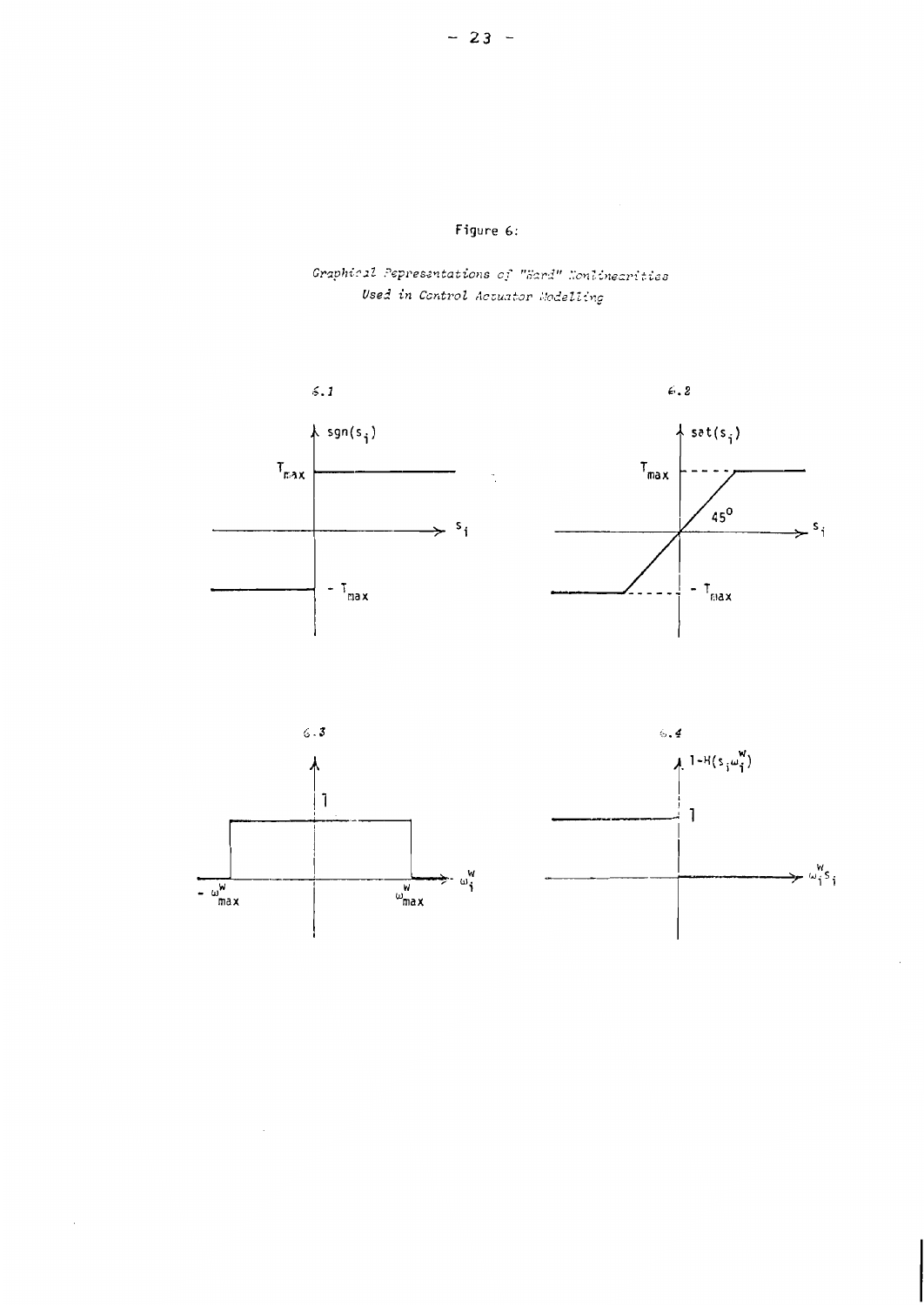Dempster (1980), Table 1. Hence it follows that the appropriate angular momentum vector is given by

(28) 
$$
h_{b} = (1+p'p)^{-1} [(1+p'p)I_{3} + 2pp' + 2S(p)]h
$$

If a slew manoeuvre is begun from rest, the vehicle angular momentum is initially zero and all system angular momentum must be stored in the spinning reaction wheels. (In practice, auxiliary thrusters are typically used to dump system momentum from time to time in the course of a mission.) Expression (28) obviates the need to explicitly consider differential equations for wheel rates of momenta -- thereby enlarging the state space of the system to  $\mathbb{R}^9$  -- as has been done previously in the literature.

In control actuator output modelling however one needs an expression for the wheel speed vector  $\omega^W$  which may be expressed in terms of the reaction wheel inertia matrix J<sup>W</sup> and the vehicle inertia matrix (with locked wheels minus the wheel inertias) J as

(29) 
$$
\omega^{W} = (J^{W})^{-1} [h_{1} - (J + J^{W}) \omega]
$$

We are now is a position to set out reaction wheel control actuator output, in terms of controller input signal and current wheel speeds, as the following cascade of "hard" nonlinear functions, viz.

$$
(30) \qquad u := -sat(s)h(\omega^W,s)
$$

The saturation function is a  $3\times3$  diagonal matrix of saturation functions representing terque limited responses, each of which operates on the appropriate coordinate of the input signal s, to produce the idealized reaction wheel torque (see Figure  $6.2$ ). The second factor h in (30) is a 3-vector of 0-1 valued functions h<sub>i</sub> representing wheel motor shutdown and restart for the purposes of wheel speed limitation to prevent wheel break up. Each coordinate function is of the form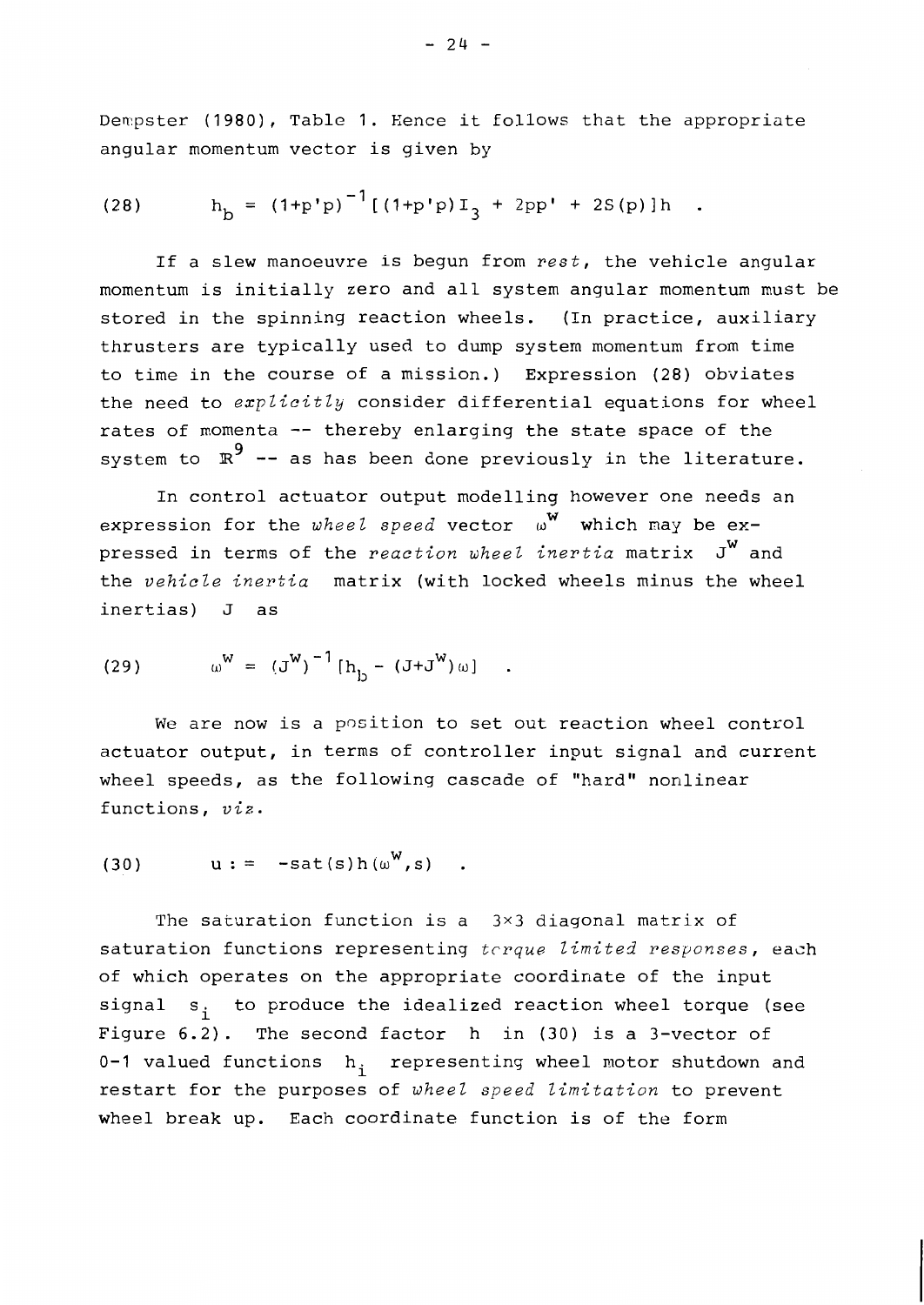(31) 
$$
h_i(\omega_i^W, s_i) := \max\{\min(\omega_i^W), 1-H(s_i\omega_i^W)\}\
$$
 i=1,2,3

The window function serves to limit wheel speed to within  $\pm \omega_{\text{max}}^W$  (see Figure 6.3), while one minus the Heaviside function H calls for restart of a free spinning wheel in the opposite direction of rotation (see Figure 6.4). The effect of the maximum in (31) is to allow wheel torque output when either (or both) of these conditions hold.

## Numerical Experiments

Note that the (closed loop) dynamical systems generated by both baseline attitude controllers, respectively, (22), (27) and (20), (22), (29-31) are of the form

$$
\dot{x} = \tilde{f}(x) + \tilde{g}(x)
$$

where f is an analytical function of the state vector x and  $\tilde{q}$  is a discontinuous, piecewise continously differentiable function. The theory of §§2 and 3 on the other hand applies only to dynamical systems whose right hand sides are continuously differentiable. Unfortunately, an analytical theory of piecewise quadratic Lyapunov functions for discontinuous systems is well developed only for the case of a unidimensional discontinuity, see Weissenberger (1965,1969) and Dempster  $et$   $a1$  (1979). As can be seen from inspection of Figure 6 however, for both baseline systems the discontinuous or nondifferentiable points of  $\tilde{q}$  are explicitly known and few in number. It is therefore possible to provide continuously differentiable arctangent approximations to the discontinuous/nondifferentiable functions, although these are extremely complicated, see Dempster  $et$  al (1979), Appendix IV, for details. In the numerical experiments with the DOMATT code therefore a gradient evaluation in a specified neighbourhood of a nondifferentiability was replaced by a median sub- or supergradient value, while in such a neighbourhood of a discontinuity a gradient evaluation was replaced by a specified large number of appropriate sign.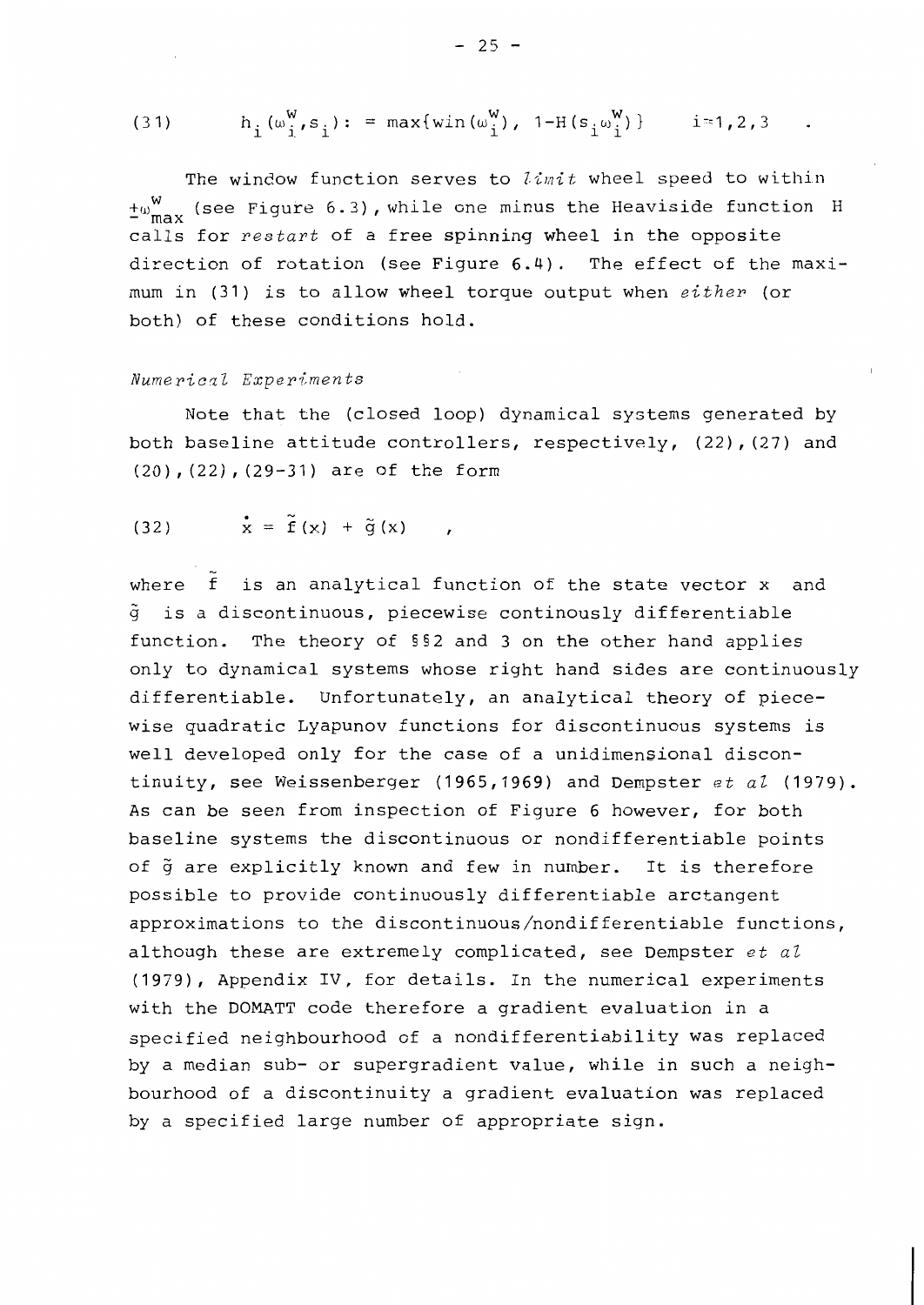For detailed numerical parameter values used in the mathematical models of the baseline large angle attitude control systems, the reader is referred to Dempster et al  $(§1.5)$ . It is sufficient here to note that all numerical experiments were conducted with system parameters corresponding to a large vehicle of the NASA Orbiting Astronomical Observatory (OAO) type.

Early in the study it was decided that simulation of the closed loop dynamics of the baseline systems prior to DOA estimation of their dynamics was the most scientifically (and cost) effective sequence. The main advantage seen was that if realistic highly nonlinear actuator modelling resulted in serious instabilities in the controlled dynamics of the baseline systems -known to be globally asymptotically stable with *linear* actuators -this would be uncovered before applying the DOMATT code developed for DOA estimation. In any event, the stability behaviour uncovered by the simulations would be useful in guiding the tuning of the DOA estimation procedure for use on realistic aerospace systems. An added advantage -- actually realized -- was correction in both modelling and parameter setting of the baseline systems previously agreed, before DOA estimation computer runs were attempted. It should be borne in mind that the thrust of the present research is nevertheless ultimately to replace computationally expensive and scientifically *inconclusive* stability analysis of dynamical systems in engineering, economics and policy analysis by simulation with a computationally efficient and decisive procedure.

The objective of the simulations performed in the present application was to investigate the stability boundaries of the proposed controllers of a hypothetical spacecraft during 3-axis slew manoeuvres. The controllers under consideration were:-

- $1.$ the gas jet baseline system,
- $2.$ the reaction wheel baseline system with zero initial spacecraft momenta,
- $3.$ the reaction wheel baseline system with large initial spacecraft momenta.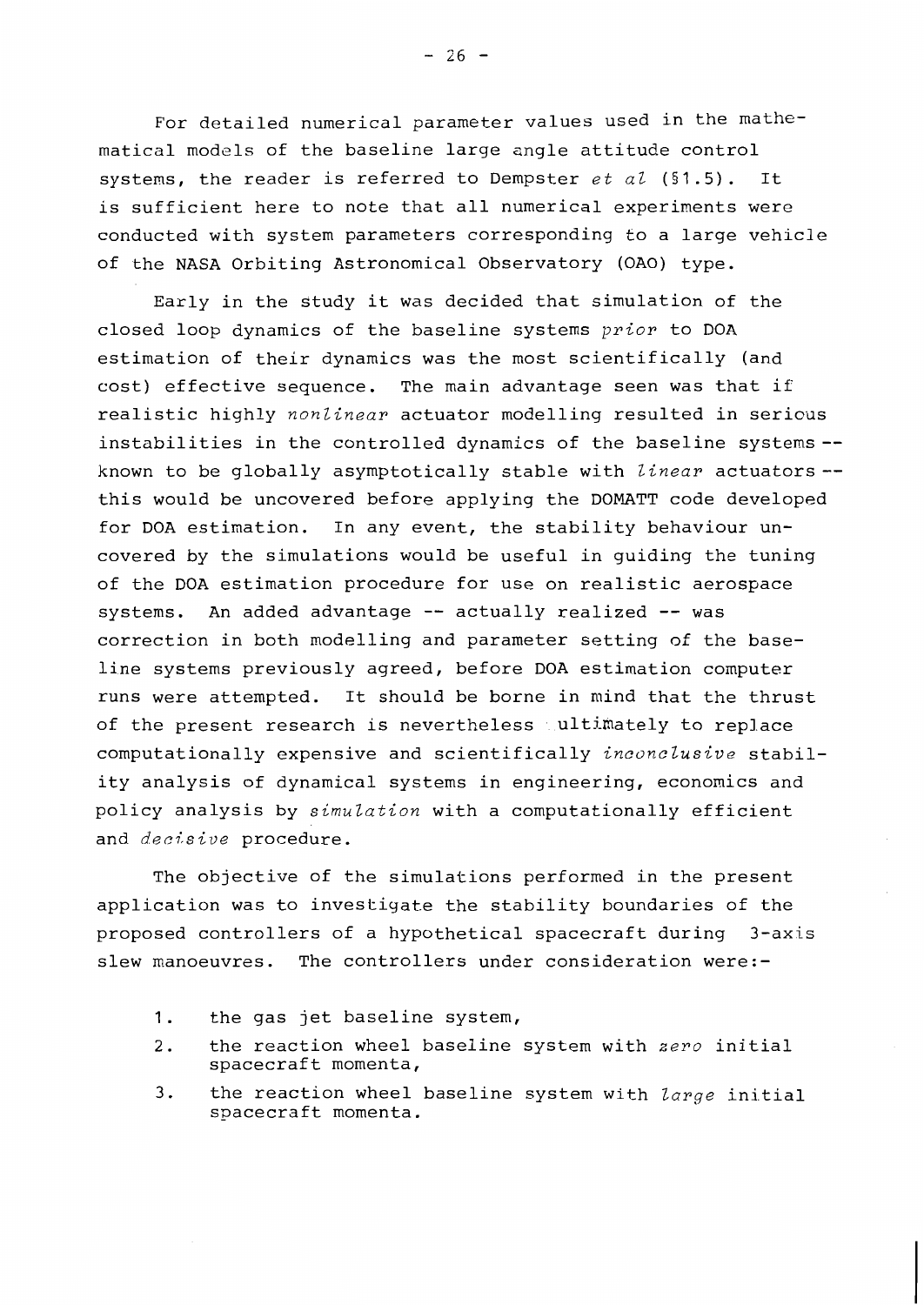It was assumed in all cases that the initial angular velocities of the vehicle were zero, and that the desired rotation angle was as close to 180° (reverse-point manoeuvre) as possible. A unit eigenaxis and an angle of 179° were arbitrarily chosen to define the initial Gibb's vector representation p(0) of the inertial attitude error of the body relative to the target intertial body attitude. Simulations of all the 8 combinations of sign of the components of  $p(0)$  were made to verify the stability of the proposed controllers. All simulations were run on a PDP 11/45 computer with floating-point hardware running under the IAS operating system. The simulation program used was Oxford Systems Associates' Extended System Modelling Program (ESMP) which is a general-purpose block-oriented simulator allowing for extensive user interaction. In summary, the simulation experiments indicated that -- with suitable parametrization -- both baseline large angle attitude control systems are globally stable. A more detailed discussion may be found in Dempster (1980) and Dempster et al (1979).

Given the difficulties uncovered in the application of the DOMATT code to the eight test continuously differentiable problems described in §4, it was not expected that the application to the nondifferentiable baseline systems would prove very successful without a deeper understanding of the problems experienced by the inner loop optimization routine. Thus, while both systems were coded in the study, the DOMATT code has been applied so far only to the gas jet system. The results of this application will be described briefly in the sequel, but it was felt that it would be an unwise research strategy to devote too many resources to the application of the DOMATT code to the baseline systems before a more robust code had been tested on the sample test problems.

The gas jet baseline system was therefore presented to DOMATT with the intention of finding at least a crude RAS estimate. The first such run processed 66 inner loop optimizations -i.e. 66 candidate Lyapunov functions -- in 30s. This is a suspiciously rapid average rate when compared to such rates for the lower dimensional test problems. In fact, in every case

 $-27 -$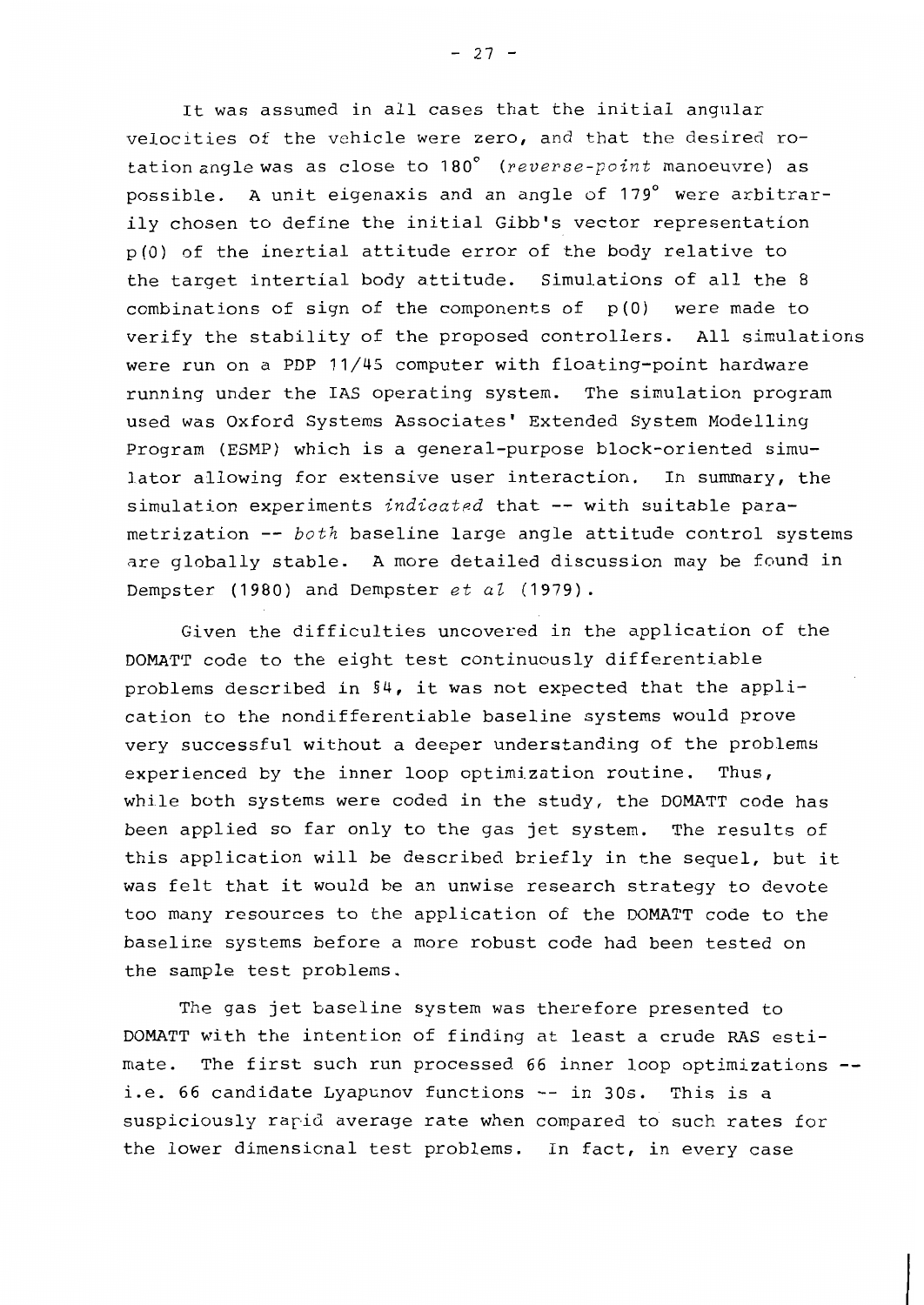the inner loop global solution was found to lie in state space within the specified tolerance of the origin. When similar near zero inner loop solutions were found with the test problems, a clear contrast emerged between inner loop optimizations finding a genuine solution and those finding the trivial solution at the origin. Various constraint addition and rescaling techniques were attempted, but none proved successful. In view of this, there was little to be gained from making extensive runs on the coded reaction wheel baseline system without further research.

Since the completion of these experiemnts, the theoretically effective nonlinear constraint rescaling technique -- which removes the trivial solution to the inner loop constraint equation at the origin -- described above in connection with the numerical inner loop problem (19) has been developed. The application of this technique to the gas jet system is a first priority of research currently in progress.

#### 6. CONCLUSIONS AND DIRECTIONS FOR ALGORITHM DEVELOPMENT

A wide study of Lyapunov's *direct method* was made with reference to dynamical systems with both continuous and discontinuous right hand sides. The concept of Lyapunov stability was examined in some detail and methods of generating Lyapunov functions were reviewed. Quadratic Lyapunov functions were selected as being most suitable for examining the stability of general dynamical systems which might arise in engineering or policy analysis applications.

A careful study was also made of available optimization routines and as a result three routines were selected for more extenstive testing -- the Powell-Han constrained optimization routine and the Powell '64 and BFGS unconstrained optimization routines. As little was known about the practical capabilities of these routines in the present application, a set of test problems was designed with a view to evaluating the strengths and weaknesses of each. In the event, the routines performed in a predictable fashion and the Powell '64 and Powell-Han routines were chosen for the optimization problems envisaged in DOA estimation.

 $-28 -$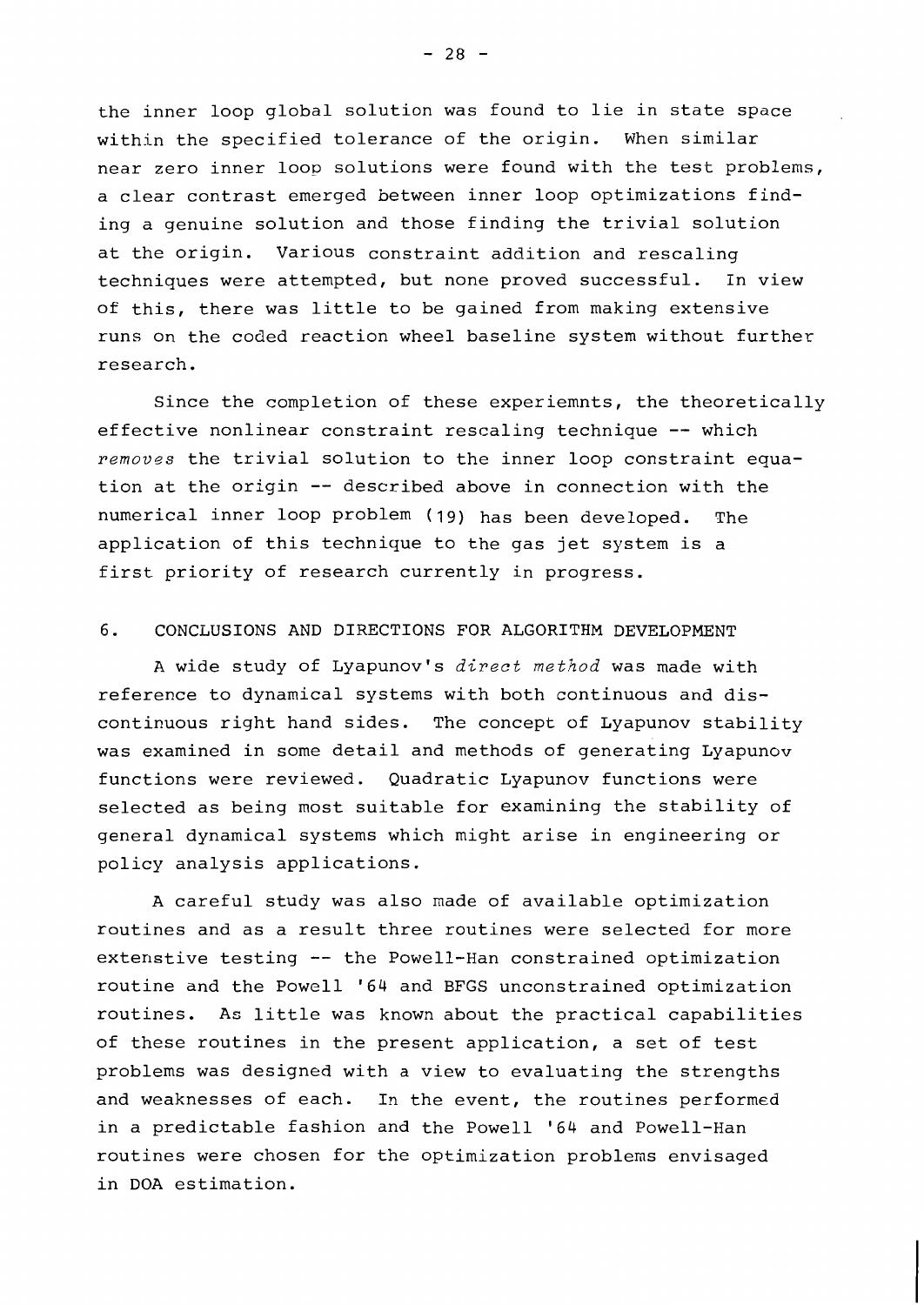Lasalle's theorem has been interpreted for quadratic Lyapunov functions as a basis for an inner loop optimization procedure for estimating the region of asymptotic stability (RAS) of dynamical systems of the form

$$
\dot{\mathbf{x}} = \mathbf{f}(\mathbf{x})
$$

A well behaved parametrization of quadratic Lyapunov functions has been taken so that the optimal Lyapunov function (that producing the largest RAS) can be found. Thus a procedure for estimating the DOA of an equilibrium point of a (controlled) dynamical system has been devised which implements the latest optimization techniques in the quadratic Lyapunov function approach to DOA estimation. The procedure has been incorporated in a modular FORTRAN computer code DOMATT written to advanced modern software standards.

Before the applications study reported in this paper commenced the analysis of rigid spacecraft dynamics for simultaneous three-axis manoeuvres had largely ignored the nonlinearities known to be present in the operation of control actuators and attitude sensors. While for stability analysis of such manoeuvres it is valid to ignore the relatively negligible sensor nonlinearities, no study aimed at eventual practical implementation of a satellite large angle attitude control system can afford to ignore actuator nonlinearities. In the present study a new nonlinear mathematical model of reaction wheel control actuators has been developed which explicitly considers torque saturation and wheel motor speed limitation shutdown and restart.

Having regard for the computational overheads imposed on both DOA estimation and simulation techniques by state space dimension, the minimum dimension vehicle attitude representation-in terms of Gibb's vectors -- has been utilized in this study. This representation is easily computed from the other common attitude representations, and conversely, see Dempster (1980), Table 1. Moreover, simulation studies performed have demonstrated that in spite of their mathematical singularity at 180° Gibb's vectors can be used to study 180° reverse points to within the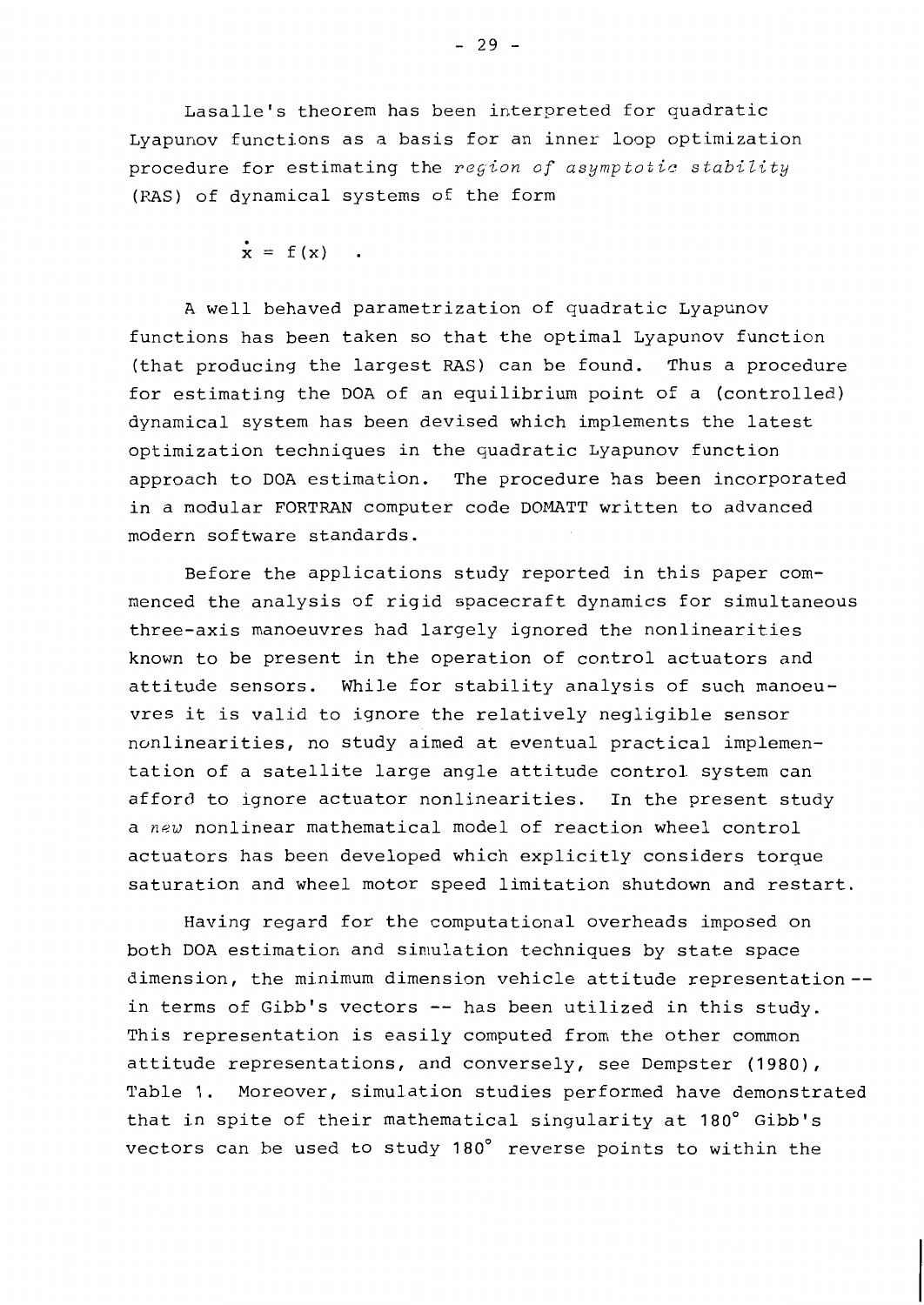accuracy of a fine pointing control system. A new minimal dimension representation of satellite body rate dynamics for reaction wheel control systems has also been developed. The new representation obviates: the necessity to consider the wheel rates explicitly as state variables in analysis or simulation.

Two large angle attitude controllers, a gas jet mass expulsion system (external torque) and a reaction wheel momentum exchange system (internal torque), were modelled with respect to the new representation of body rate dynamics, using Gibb's vector kinematics and the Mortensen '63 control law. As noted above, the models account for the most important nonlinearities in the control actuators. These two systems were adopted as the baseline systems for the simulations and DOA estimations performed in the latter part of the study.

A new simple proof has been provided of the global (asymptotic) stability of the gas jet and reaction wheel actuated Mortensen '63 large angle attitude control system in the absence of actuator nonlinearities, see Dempster et al (1979). The full baseline systems were extensively simulated using Oxford Systems Associates' Extended System Modelling Program (ESMP). These simulations indicate that both the baseline systems are globally stable, in spite of the inclusion of realistic nonlinearities in the control actuator modelling. This is in itself a significant result.

In order to test the DOMATT code, tune algorithm parameters and gain computational experience with the method, a carefully designed set of dynamical system test problems were run. Although the procedure both reproduced results of previous researchers on low order test problems and produced plausible results where the DOA is not known a priori, difficulties with the performance of the inner loop optimization procedure were encountered on test problems, and the higher order gas jet baseline system, which incorporates "hard" nonlinearities. As a result it was decided to postpone computational experience with the reaction wheel baseline system -- which incorporate several "hard" nonlinearities -- until a deeper understanding of these problems has been obtained.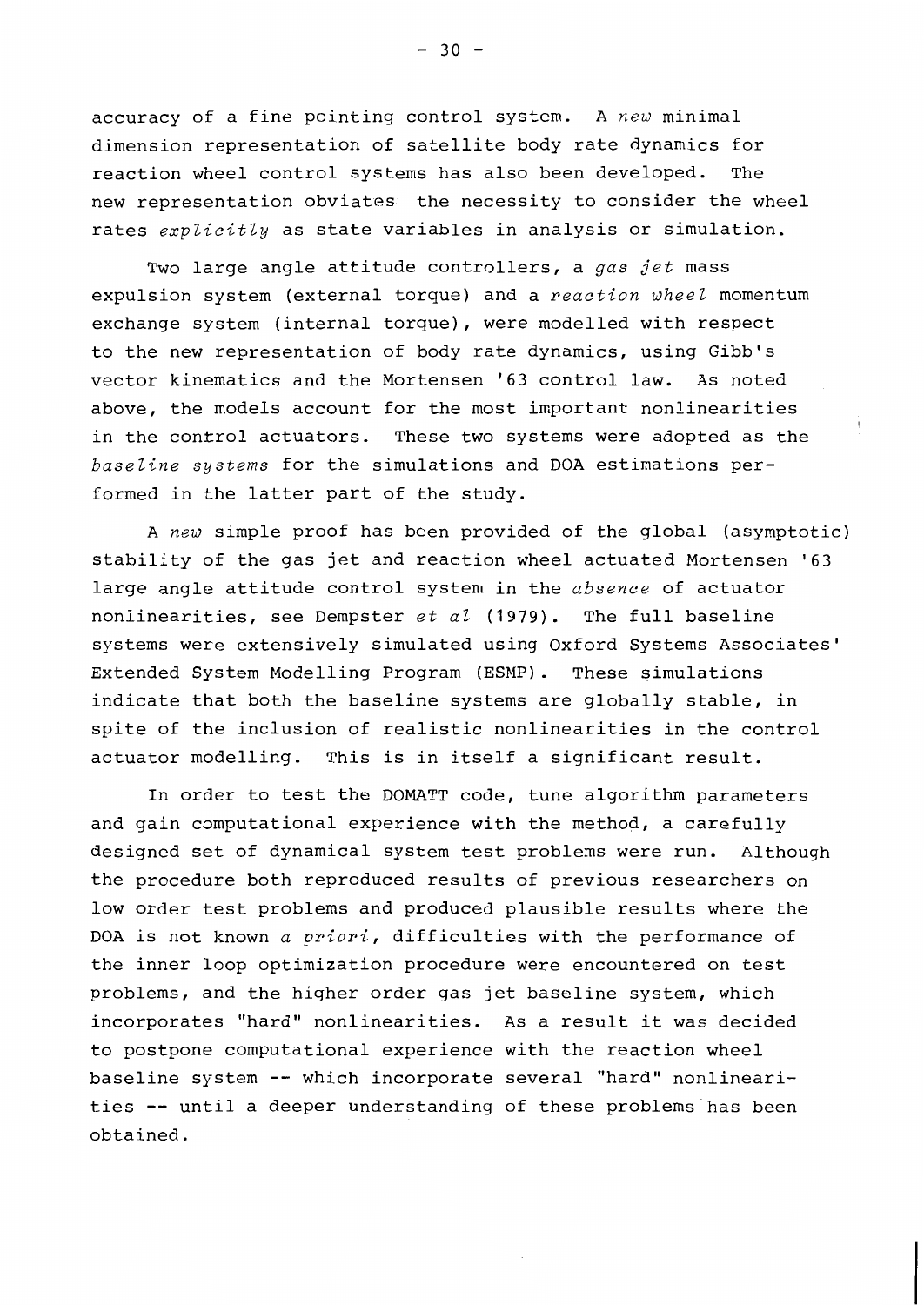The outstanding research thus remains the refinement of the DOA estimation procedure -- in particular the inner loop Powell-Han constrained optimization method. Suggestions are made below for research directed at improvement of the inner loop optimization techniques. The study has uncovered additional work which might usefully be done to clarify various aspects of the work completed and to extend the principles established to more complex systems. These are discussed in the remainder of the paper.

### Directions for Further Research

This study has identified a number of respects in which the DOMATT program should be refined. They are the following:-

Since the end of the study information has been obtained  $(i)$ which shows that difficulties with the Powell-Han algorithm similar to those encountered at the inner optimization loop of DOMATT have been experienced by other researchers, Lemarechal (1979a), Madsen (1979). Two identified sources of deficiency with the best current implementation of the algorithm (Harwell VAO2AD as used in DOMATT) are relevant in the context of this study. The first deficiency is a tendency to singularity in the Lagrangian inverse Hessian update when steep-walled functions such as "hard" nonlinearities are encountered. The practical result is an attempt at a *large* algorithm step outside prescribed bounds for the state variables. The second shortcoming involves prematurely small algorithm steps on problems -- such as those posed by the baseline systems -having highly curved constraint surfaces. The difficulties result from using Han's theoretical results on Lagrangian augmentation and quadratic approximation line search. In this regard it should be borne in mind that Powell-Hantype algorithms are currently universally regarded as the most promising approach to the numerical solution of difficult nonlinear programming problems such as those encountered at the inner loop of DOMATT. Hence a full investigation of international computational experience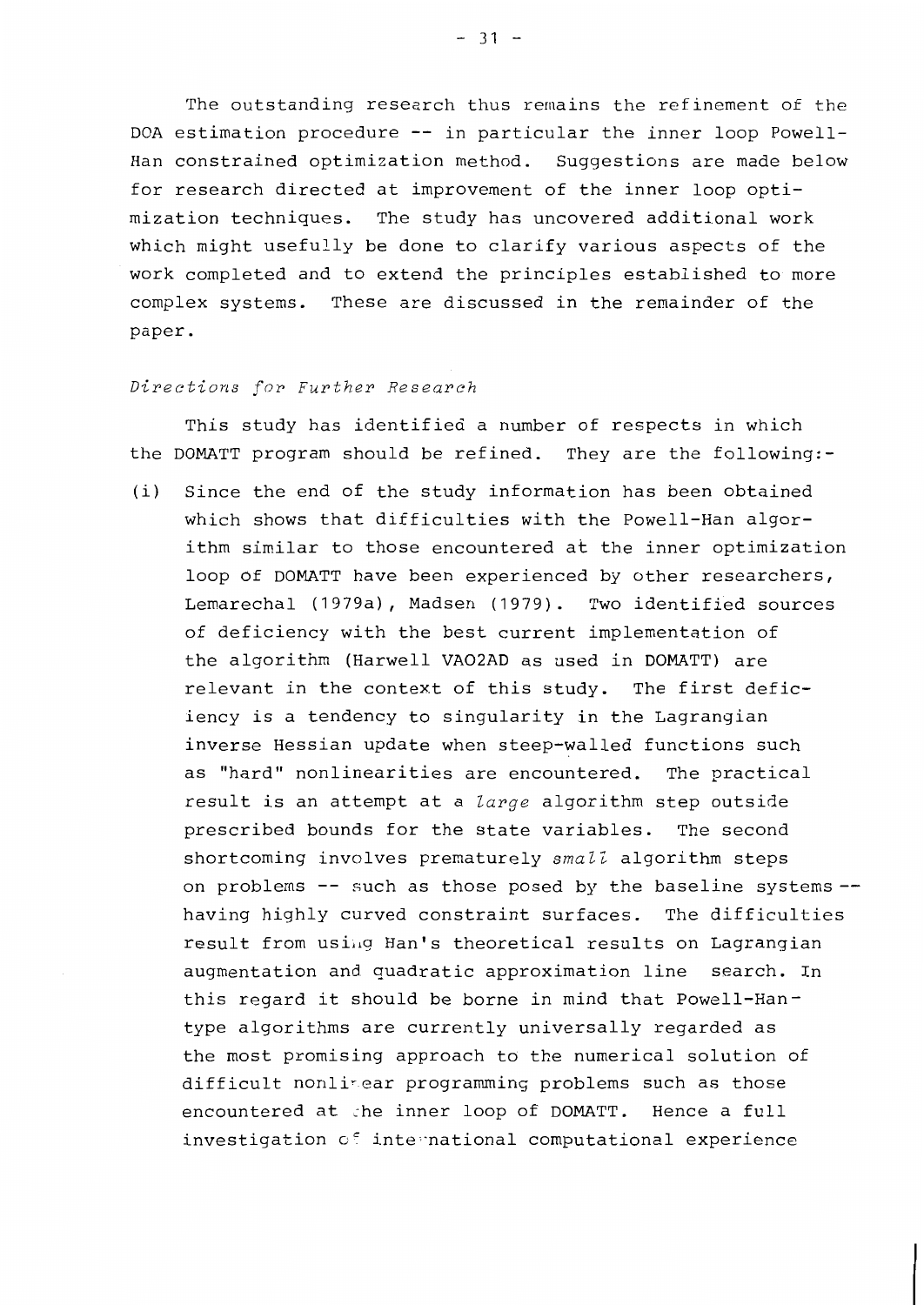and proposals to overcome the above shortcomings is in progress and the results will be incorporated in the code.

- $(iii)$ The DOMATT code includes inner loop starting point selection procedures designed to overcome the problem of selecting a local rather than the global optimum by the inner loop algorithm, and also for preventing the slow convergence at the outer loop caused by multiple global optima -a problem identified by Shields and Storey (1975). These procedures can be refined by further application of combinatorial techniques. An important part of future study is an investigation of how tangency points (local optima) found in the inner loop move as the P matrix (quadratic Lyapunov function kernel) is altered at the outer loop. This is a form of parametric information about the solution of nonlinear programming problems under perturbations -an area of considerable research activity at the moment. Unfortunately, current perturbation analyses of nonlinear programmes, see e.g. Fiacco & Hutzler (1979), Robinson (1980), Zlobec (1980), are not immediately applicable in that they assume too much smoothness in the problem functions and perturbation parameter dependencies. It would be interesting to extend such general analyses to the case of programmes with only directionally differentiable problem functions, cf. Dempster & Wets (1976), which arise frequently, for example, in aerospace engineering applications such as the present.
- $(iii)$ Another problem revealed in the present study to date is that of the trivial solution to the inner loop optimization problem presented by the origin. Techniques to overcome this using objective function constraints of the form

$$
x'Px \geq V_{\text{min}}
$$

have been tried and could be investigated further. More important however is the testing of the nonlinear constraint rescaling technique discussed in §4 which should completely eliminate the difficulty.

 $-32 -$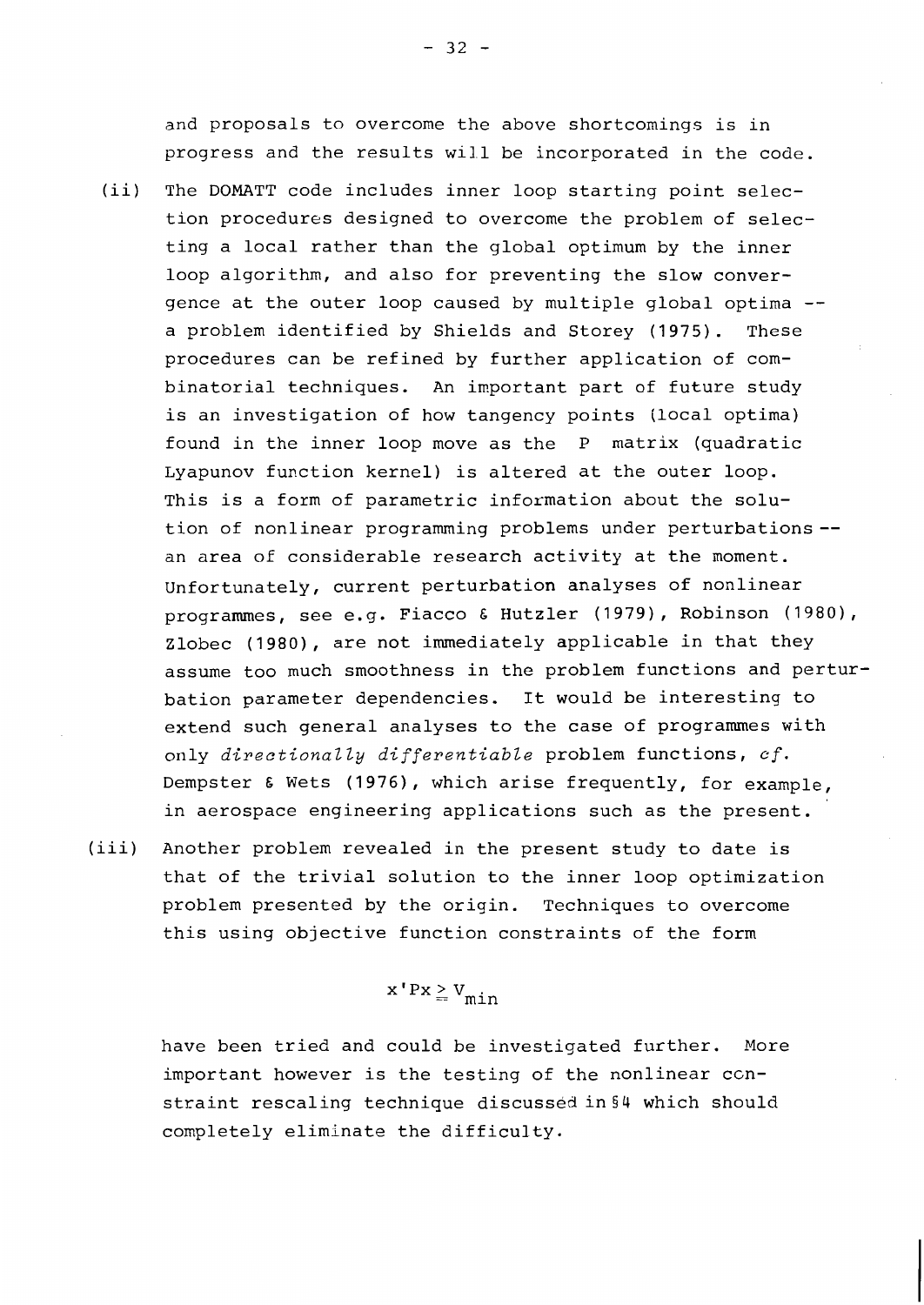(iv) An investigation must also be made of steplength tuning and outer loop gradient provision for the alternative BFGS quasi-Newton algorithm utilized in the present study. These provisions are designed to enhance the efficiency of the outer loop algorithm. Regarding the second point, due to the complex nonlinear, but analytical, formulae represented by  $(17)$ , see Dempster et al  $(1979)$ , Appendix I, the development of gradient information should be investigated through the use of automatic differentiation software which has recently become available, Robinson  $(1979)$ . Gradient information would also require of course the results of the perturbation analysis of the inner loop problem called for in (ii) above.

Given that these refinements of the DOMATT code can be developed using test problems, the code will then be initially applied to the gas jet and reaction wheel baseline aerospace systems. Extensive tests should be carried out to allow the detailed mathematical properties of the problems to be assessed, so that the DOMATT code can be further tuned. For example, the precise nature of the starting point procedures selected depends on how closely the candidate inner loop solutions need to be tracked in successive iterations of the outer loop. This is likely to be fairly problem specific, so that detailed mathematical investigation of the  $\dot{v}=0$ manifold could improve the efficiency of the DOMATT code.

Regarding aerospace applications in general, it would be fruitful to study the extension of Weissenberger's piecewise quadratic Lyapunov function techniques for single actuators to the 3-dimensional actuators used on spacecraft. This would allow study of the gas jet chattering phenomenon. The use of piecewise linear Lyapunov functions (generated by linear programming techniques) should also be investigated, cf. Rosenbrock (1962). Such a method would give more careful mapping of DOA boundaries than is possible with quadratic techniques and would allow the extension of the DOMATT code to more general nondifferentiable systems.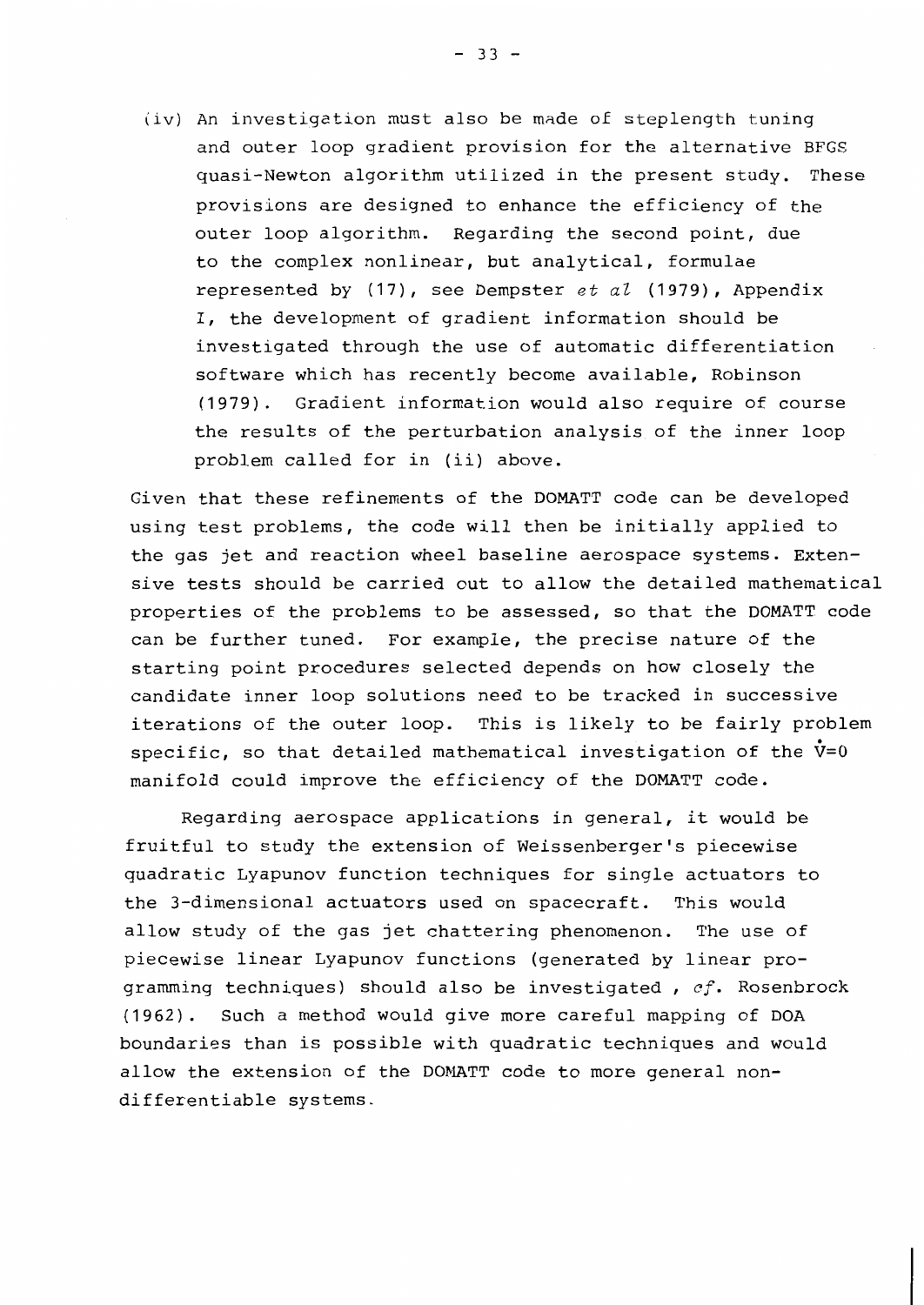Finally, assuming that the problems discussed above can be solved, experience with the quadratic Lyapunov function approach to dynamical system stability analysis -- as embodied in the DOMATT code -- should be accumulated with other systems arising in engineering, economics and policy analysis. The potential applications in systems studies -- for example, in energy policy research -- are widespread.

#### $7.$ **ACKNOWLEDGEMENTS**

The research described in this paper was initially carried out under Contract No. 3665/78/NL/AK(SC) for the European Space Technology Centre (ESTEC) of the European Space Agency by Oxford Systems Associates Limited. The Study Team, under the leadership of the author, consisted of D.W. Clarke, J.F. Miles, I. Slater, A.M. Ulph and C.H. Whittington. The ESTEC Technical Representative was G.M. Coupé. All these individuals contributed both creativity and hard work to the project.

Reflection, the write-up represented by the present paper, and research currently in progress to complete the development of a general dynamical system stability analysis tool has been carried out by the author in the System and Decision Sciences Area at IIASA while on secondment from Balliol College, University of Oxford.

Finally, I would like to acknowledge helpful discussions on aspects of the research with C. Lemarechal, K. Madsen and S.M. Robinson.

 $-34 -$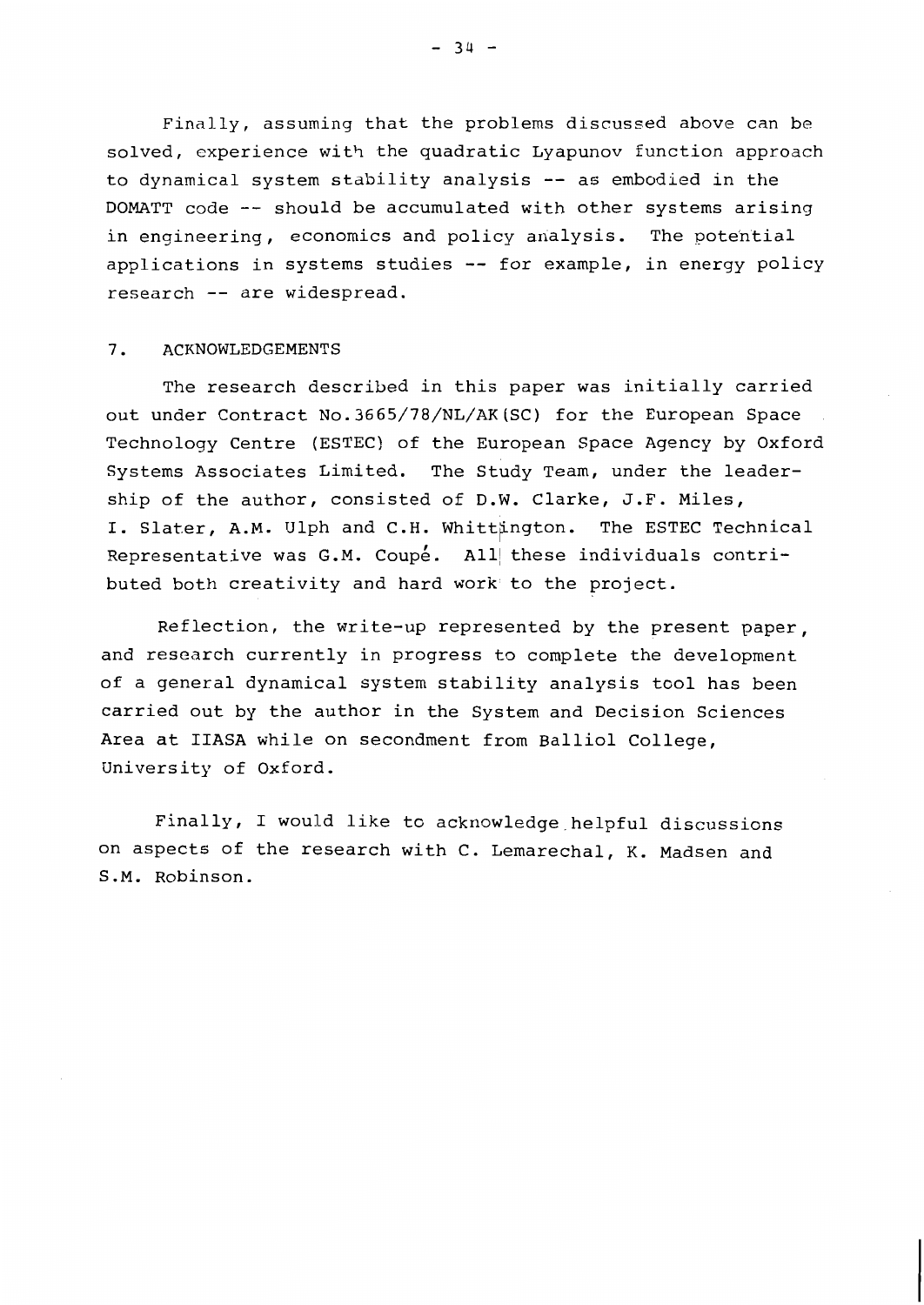**REFERENCES** 

- Adby, P.R. and M.A.H. Dempster (1974). Introduction to Optimization Methods. Chapman & Hall, London.
- Davison, E.J. and E.M. Kurak (1971). A computational method for determining quadratic Lyanpunov functions for nonlinear systems. Automatica 7, 627-536.
- Dempster, M.A.H. (1980). Study on stability and control of satellite large angle manoeuvres: Executive summary. TR8002, Oxford Systems Assocates Limited, Oxford.
- Dempster, M.A.H., J.F. Miles and C.H. Whittington (1979). Study on the Stability and Control of Satellite Large Angle Manoeuvres. Study Final Report, ESTEC Contract No. 3665/78/NL/AK(SC). Oxford Systems Associates Limited, Oxford.
- Dempster, M.A.H. and R.J-B. Wets (1976). On regularity conditions in constrained optimization. Discussion Paper 7608, Center for Operations Research and Econometrics, Université Catholique de Louvain.
- Fiacco, A.V. and W.P. Hutzler (1979). Extensions of the Gauvin-Tolle optimal value differential stability results to general mathematical programs. T-393, Institute for Management Science and Engineering. The George Washington University.
- Geiss, G.R., V.D. Cohen, R. D'heedene, D. Rothschild and A. Chomas (1979). An Algorithm for Liapunov Stability Analysis of Complex Nonlinear Systems with Application to the Orbiting Astronomical Observatory. NASA Contractor Report CR-1729. Grumann Aerospace Corporation, Bethpage, N.Y.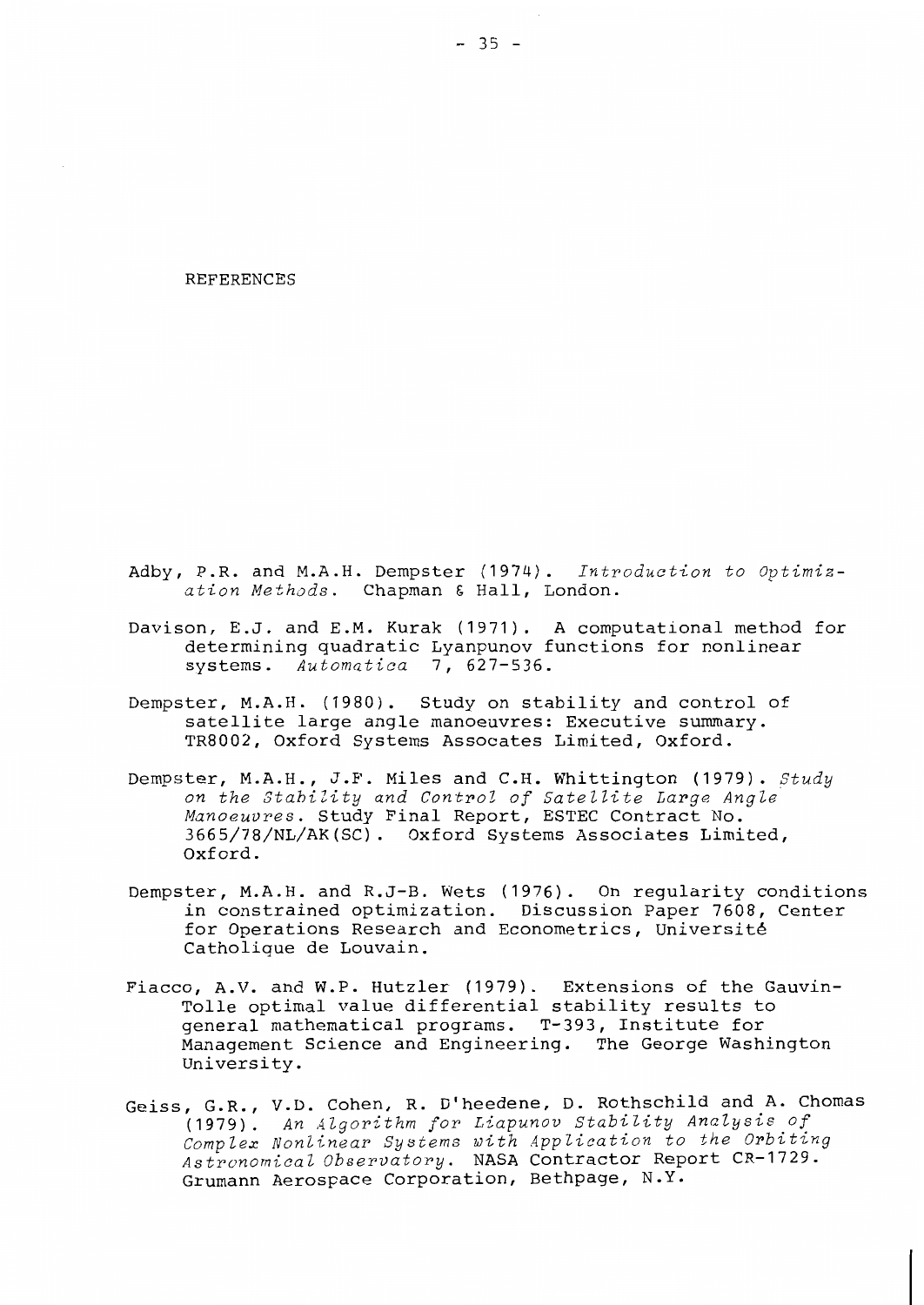Lasalle, J. and S. Lefschetz (1961). Stability by Lyapunov's Direct Method with Applications. Academic, New York.

Lemarechal, C. (1979a). Private communication.

Lemarechal, C. (1979b). Numerical experiments in nonsmooth optimization. To appear in: Progress in Nondifferentiable Optimization. E. Nurminski, ed. IIASA Collaborative Proceedings Series, Laxenburg.

Madsen, K. (1979). Private communication.

- Mortensen, R.E. (1963). On systems for automatic control of the rotation of a rigid body. Electronics Research Lab. Report 63-23. U. of California, Berkeley. Also in J. Appl. Math. & Mech. 32 (1965), 228.
- Mortensen, R.E. (1968). A globally stable attitude regulator Int. J. Control 8.2, 297-302.
- Powell, M.J.D. (1964). An efficient method for finding the minimum of a function of several variables without calculating derivatives. Computer J. 7, 155-162.
- Powell, M.J.D. (1977). A fast algorithm for nonlinearly constrained optimization calculations. In: Numerical Analysis, Dundee 1977. G.A. Watson, ed. Lecture Notes in Maths. No. 630. Springer, Berlin (1978), 144-157.
- Powell, M.J.D. (1978). Algorithms for nonlinear constraints that use Lagrangian functions. Math. Programming 14,  $224 - 248$ .

Robinson, S.M. (1979). Private communication.

- Robinson, S.M. (1980). Weak stability in nonlinear programming. To appear in: Proceedings of the Second Symposium on Mathematical Programming with Data Perturbations. A.V. Fiacco, ed. Lecture Notes in Pure and Applied Maths. Marcel Dekker, New York and Basel.
- Rodden, J.J. (1964). Numerical applications of Lyapunov stability theory. Joint Automatic Control Conference (Stanford) 1964,  $261 - 268$ .
- Rosenbrock, H.H. (1962). A Lyapunov function with applications to some nonlinear physical systems. Automatica 1, 31-53.
- Rouche, N., P. Habets and M. Laloy (1977). Stability Theory by Lyapunov's Direct Method. Applied Mathematical Sciences 22. Springer-Verlag, New York.